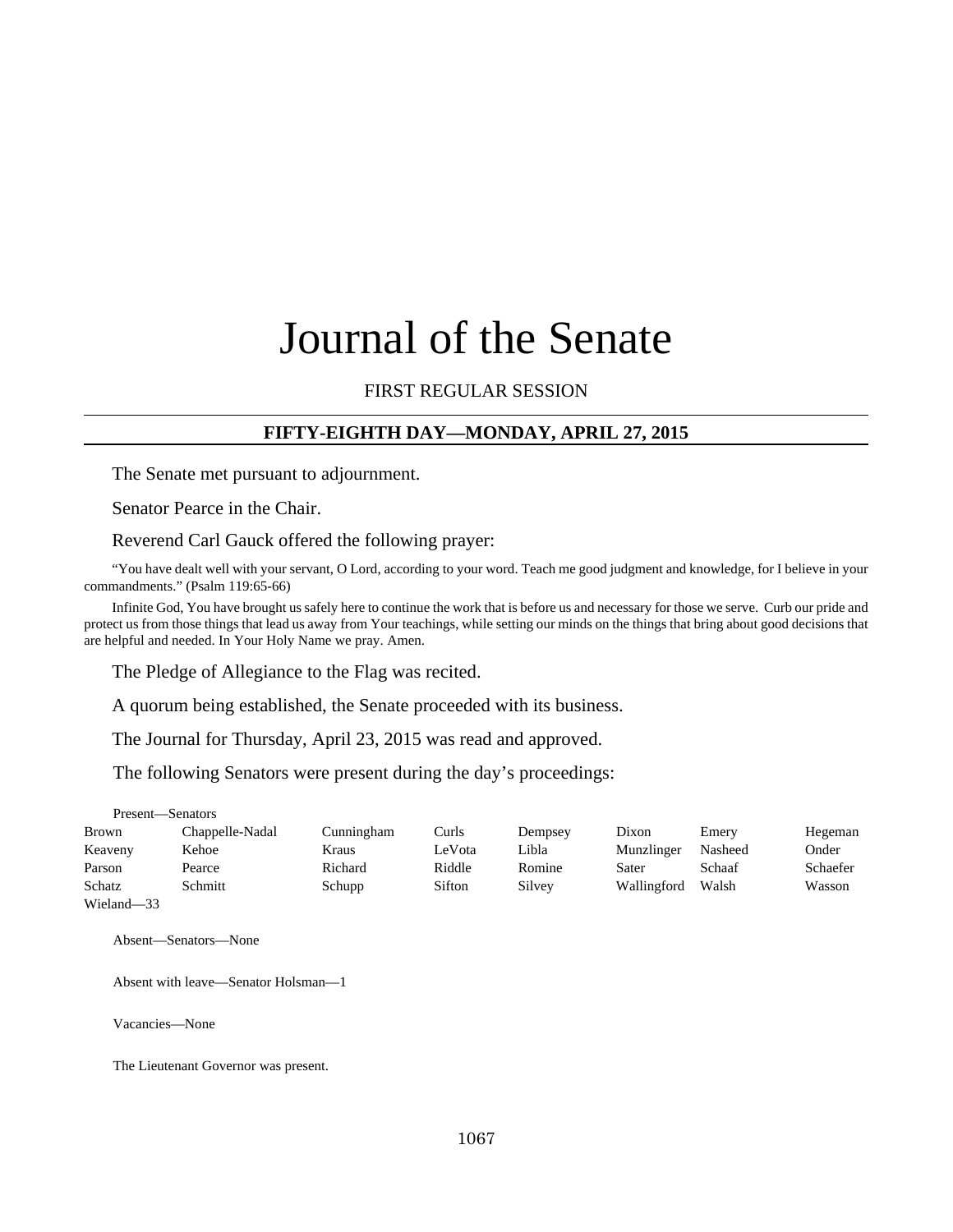#### **RESOLUTIONS**

Senator Wieland offered Senate Resolution No. 910, regarding Kathy Flanigan, which was adopted.

Senator Wallingford offered Senate Resolution No. 911, regarding the Madison County Public Water Supply District I, Fredericktown, which was adopted.

Senator Schaaf offered Senate Resolution No. 912, regarding Wesley Clay Slawson, St. Joseph, which was adopted.

Senator Munzlinger offered Senate Resolution No. 913, regarding Noah Daniel Krueger, Kirksville, which was adopted.

Senator Libla offered Senate Resolution No. 914, regarding Connie Duke, Dexter, which was adopted.

Senator Silvey offered Senate Resolution No. 915, regarding Dr. Cecelia Robinson, which was adopted.

Senator Silvey offered Senate Resolution No. 916, regarding Jacob Baldwin, which was adopted.

Senator Onder offered Senate Resolution No. 917, regarding Isaiah Gilbert Cody, Dardenne Prairie, which was adopted.

Senator Onder offered Senate Resolution No. 918, regarding Michael Crawford, Jr., Saint Peters, which was adopted.

Senator Onder offered Senate Resolution No. 919, regarding Markeon S. Edwards, Saint Charles, which was adopted.

Senator Sifton offered Senate Resolution No. 920, regarding Jack Ketcher, which was adopted.

Senator Sifton offered Senate Resolution No. 921, regarding Jeremy Busch, which was adopted.

Senator Schaefer offered Senate Resolution No. 922, regarding Sharp End Heritage Committee, Columbia, which was adopted.

On behalf of Senator Holsman, Senator Keaveny offered Senate Resolution No. 923, regarding Rosie Davis, Lee's Summit, which was adopted.

On behalf of Senator Holsman, Senator Keaveny offered Senate Resolution No. 924, regarding Marcia Pitts, Kansas City, which was adopted.

Senator Romine offered Senate Resolution No. 925, regarding Mary Fleeman, which was adopted.

Senator Romine offered Senate Resolution No. 926, regarding Ann Pfaff, which was adopted.

Senator Romine offered Senate Resolution No. 927, regarding Lou Clemens, which was adopted.

Senator Romine offered Senate Resolution No. 928, regarding Yvonne Clifton, which was adopted.

Senator Romine offered Senate Resolution No. 929, regarding Roberta Wilkin, which was adopted.

Senator Romine offered Senate Resolution No. 930, regarding Debra Sopko, which was adopted.

Senator Romine offered Senate Resolution No. 931, regarding Joann Kelly, which was adopted.

Senator Libla offered Senate Resolution No. 932, regarding Steve Duke, Dexter, which was adopted.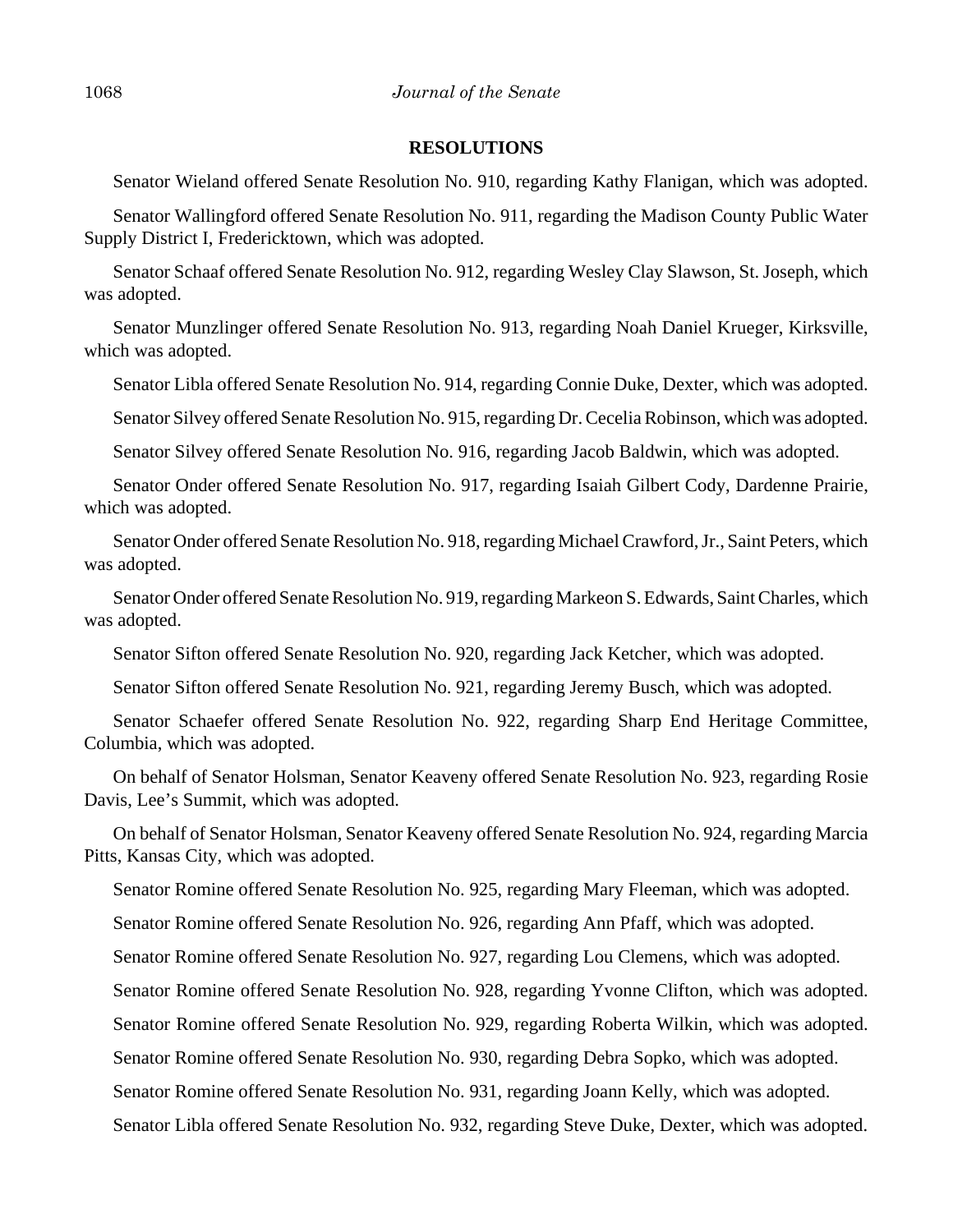#### **CONCURRENT RESOLUTIONS**

#### Senator Romine offered the following concurrent resolution:

#### SENATE CONCURRENT RESOLUTION NO. 40

Whereas, the mining industry is a vital sector of Missouri's economy; and

Whereas, it is important that mining property be assessed in a uniform and accurate manner throughout the state; and

Whereas, owners of mining property require a reliable, accurate, and uniform method of assessment of their property to best operate their businesses:

Now Therefore Be It Resolved that the members of the Missouri Senate, Ninety-eighth General Assembly, First Regular Session, the House of Representatives concurring therein, hereby create the Study Commission on Mining Property Assessment; and

Be It Further Resolved that the mission of the commission shall be to fully consider and make recommendations in a report to the General Assembly on:

(1) The current state of assessment of mining property in this state;

(2) Any improvements to the process of assessment of mining property; and

(3) Legislative proposals including rules and regulations necessary for implementation of a uniform and accurate method of assessment of mining property in this state; and

Be It Further Resolved that the commission be authorized to call upon any department, office, division, or agency of this state to assist in gathering information pursuant to its objective; and

Be It Further Resolved that the commission shall consist of all of the following members:

(1) Four members of the senate appointed by the president pro tempore of the senate, with the majority party being represented by no more than two members;

(2) Four members of the house of representatives appointed by the speaker of the house of representatives, with the majority party being represented by no more than two members; and

(3) Two individuals from each of the following groups, with the president pro tempore of the senate appointing one and the speaker of the house of representatives appointing one:

(a) County assessors;

(b) Individuals with experience in the mining industry;

(c) Individuals with experience in the quarry industry;

(d) Individuals with experience in the lead industry;

(e) Individuals with experience in the limestone industry;

(f) Individuals with experience in the hard rock industry;

(g) Individuals with experience in the frac sand industry; and

(h) Administrators of elementary and secondary schools; and

Be It Further Resolved that the staffs of Senate Research and House Research shall provide such legal, research, clerical, technical, and bill drafting services as the commission may require in the performance of its duties; and

Be It Further Resolved that the commission, its members, and any staff assigned to the commission shall receive reimbursement for their actual and necessary expenses incurred in attending meetings of the commission; and

Be It Further Resolved that the chair or vice-chair and secretary of the commission shall call an organizational meeting within fifteen days of the adoption of this resolution; and

Be It Further Resolved that the commission shall terminate by either a majority of members voting for termination, or by December 31, 2015, whichever occurs first; and

Be It Further Resolved that on the date of termination, the commission shall deliver a report of findings and recommendations to the General Assembly.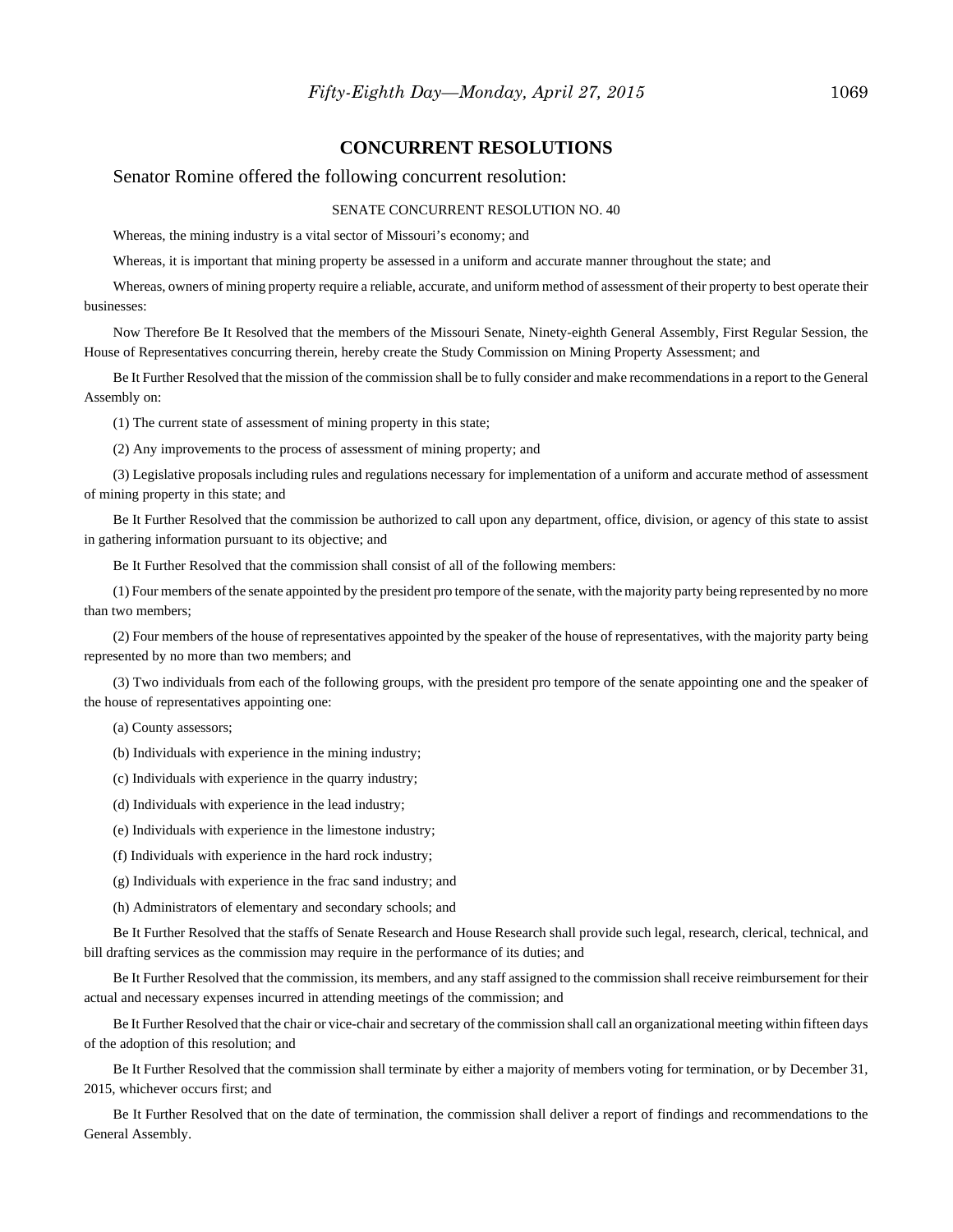#### **REPORTS OF STANDING COMMITTEES**

Senator Cunningham, Chairman of the Committee on Governmental Accountability and Fiscal Oversight, submitted the following reports:

Mr. President: Your Committee on Governmental Accountability and Fiscal Oversight, to which was referred **HB 271**, begs leave to report that it has considered the same and recommends that the bill do pass.

Also,

Mr. President: Your Committee on Governmental Accountability and Fiscal Oversight, to which were referred **HJR 1**; **HB 556**, with **SCS**; **HB 514**; and **HCS** for **HB 50**, with **SCS**, begs leave to report that it has considered the same and recommends that the joint resolution and bills do pass.

President Kinder assumed the Chair.

## **SENATE BILLS FOR PERFECTION**

At the request of Senator Hegeman, **SB 497** was placed on the Informal Calendar.

**SB 266**, with **SCS**, was placed on the Informal Calendar.

At the request of Senator Parson, **SB 360**, with **SCS**, was placed on the Informal Calendar.

At the request of Senator Wallingford, **SB 313**, with **SCS**, was placed on the Informal Calendar.

**SB 451**, **SB 307**, **SB 100** and **SB 165**, with **SCS**, were placed on the Informal Calendar.

**SB 432**, with **SCS**, was placed on the Informal Calendar.

At the request of Senator Sater, **SB 528** was placed on the Informal Calendar.

At the request of Senator Kehoe, **SB 455** was placed on the Informal Calendar.

At the request of Senator Wieland, **SB 392** was placed on the Informal Calendar.

**SB 44**, with **SCS** was placed on the Informal Calendar.

At the request of Senator Schaaf, **SB 471** was placed on the Informal Calendar.

At the request of Senator Munzlinger, **SB 177**, with **SCS**, was placed on the Informal Calendar.

**SB 442** was placed on the Informal Calendar.

**SB 46** was placed on the Informal Calendar.

At the request of Senator Kehoe, **SB 520**, with **SCS**, was placed on the Informal Calendar.

At the request of Senator Wallingford, **SB 409**, with **SCS**, was placed on the Informal Calendar.

At the request of Senator Sifton, **SB 427**, with **SCS**, was placed on the Informal Calendar.

At the request of Senator Riddle, **SB 533** was placed on the Informal Calendar.

At the request of Senator Schaaf, **SB 286** was placed on the Informal Calendar.

**SB 267**, with **SCS**, was placed on the Informal Calendar.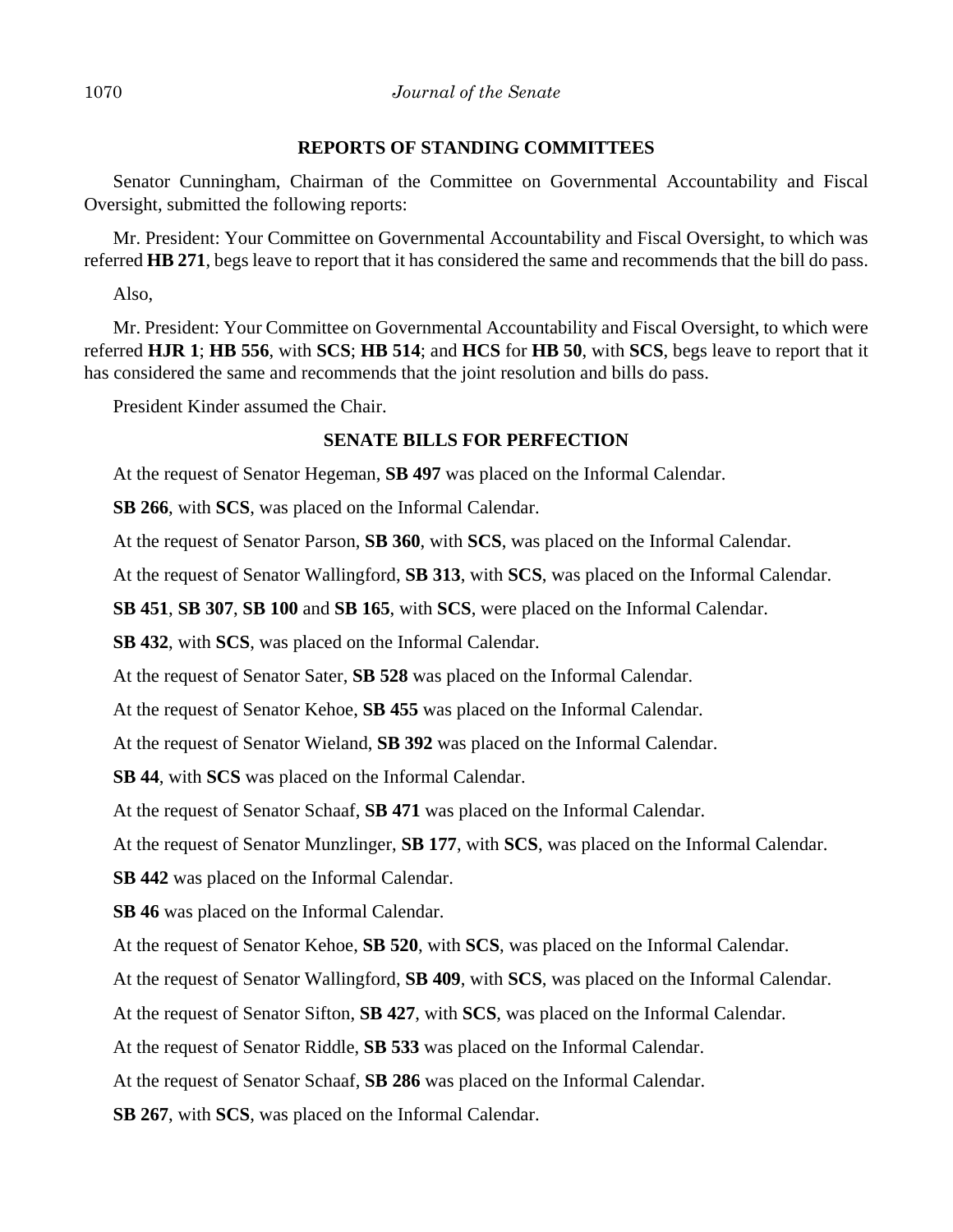At the request of Senator Kehoe, **SB 220** was placed on the Informal Calendar. At the request of Senator Parson, **SB 364** was placed on the Informal Calendar. At the request of Senator Brown, **SB 117**, with **SCS**, was placed on the Informal Calendar. At the request of Senator Onder, **SB 399** was placed on the Informal Calendar. At the request of Senator Dixon, **SB 17** was placed on the Informal Calendar. At the request of Senator Brown, **SB 127**, with **SCS**, was placed on the Informal Calendar. At the request of Senator Walsh, **SB 130**, with **SCS**, was placed on the Informal Calendar. **SB 374**, with **SCS**, was placed on the Informal Calendar.

#### **HOUSE BILLS ON THIRD READING**

At the request of Senator Kehoe, **HB 92** was placed on the Informal Calendar.

At the request of Senator Schmitt, **HB 514** was placed on the Informal Calendar.

At the request of Senator Schmitt, **HB 458**, with **SCS**, was placed on the Informal Calendar.

At the request of Senator Keaveny, **HB 515** was placed on the Informal Calendar.

At the request of Senator Kraus, **HJR 1** was placed on the Informal Calendar.

At the request of Senator Onder, **HB 152**, with **SCS**, was placed on the Informal Calendar.

At the request of Senator Dixon, **HB 108** was placed on the Informal Calendar.

**HCS** for **HB 50**, with **SCS**, was placed on the Informal Calendar.

At the request of Senator Kraus, **HCS** for **HB 777** was placed on the Informal Calendar.

At the request of Senator Riddle, **HB 556**, with **SCS**, was placed on the Informal Calendar.

At the request of Senator Libla, **HB 836** was placed on the Informal Calendar.

#### **REFERRALS**

President Pro Tem Dempsey referred **HCS** for **HB 709**, with **SCS**; **HCS** for **HB 882**, with **SCS**; **HCS** for **HBs 517** and **754**, with **SCS**; **HB 524**; **HB 589**, with **SCS**; **HCS** for **HB 587**; **HCS** for **HB 299**, with **SCS**; and **HB 615**, with **SCS** to the Committee on Governmental Accountability and Fiscal Oversight.

#### **HOUSE BILLS ON THIRD READING**

At the request of Senator Silvey, **HB 629** was placed on the Informal Calendar.

At the request of Senator Kehoe, **HCS** for **HB 722** was placed on the Informal Calendar.

At the request of Senator Kraus, **HB 336** was placed on the Informal Calendar.

At the request of Senator Wasson, **HB 533**, with **SCS** was placed on the Informal Calendar.

At the request of Senator Cunningham, **HB 111** was placed on the Informal Calendar.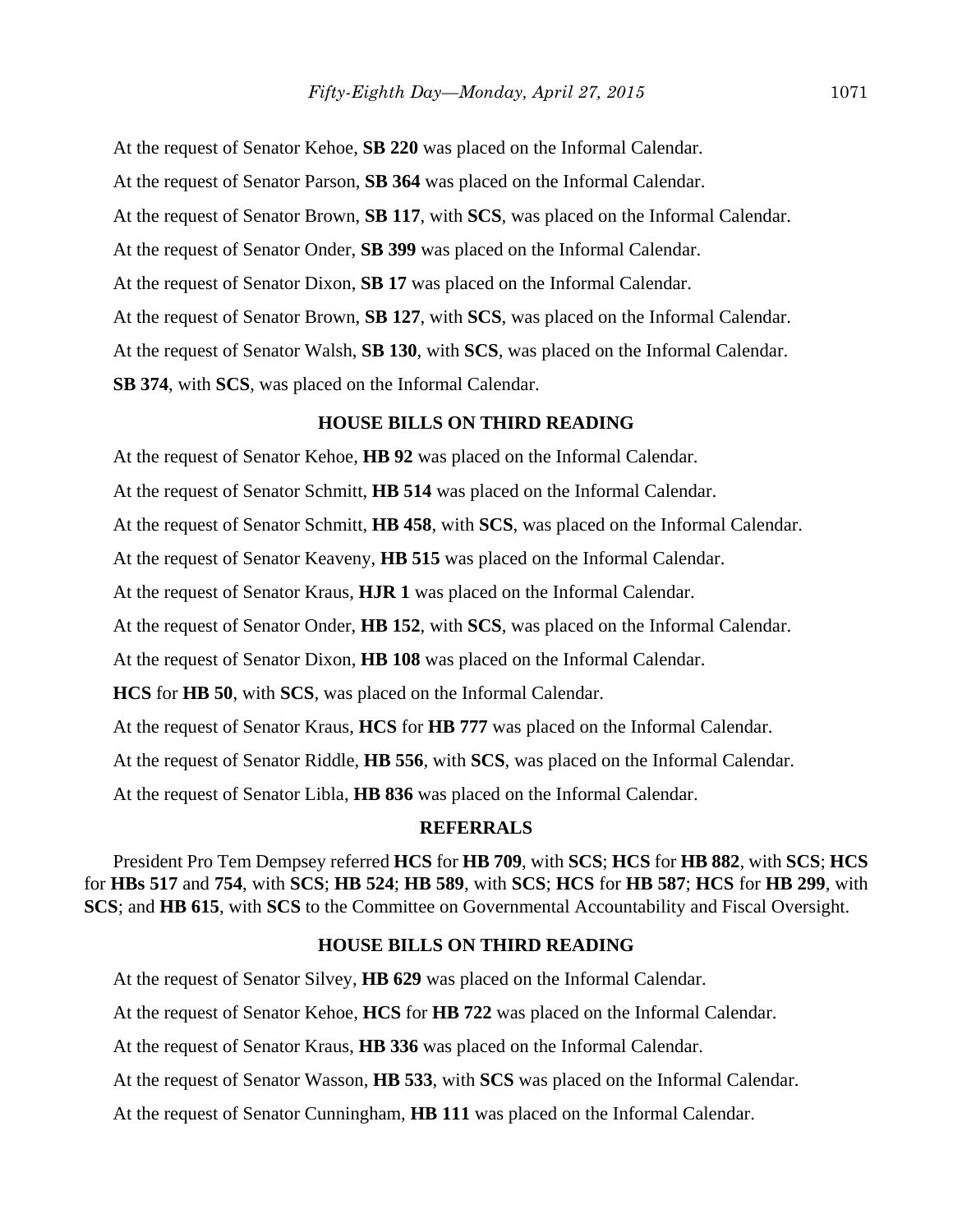At the request of Senator Wallingford, **HB 190** was placed on the Informal Calendar.

At the request of Senator Riddle, **HB 531** was placed on the Informal Calendar.

At the request of Senator Brown, **HB 501** was placed on the Informal Calendar.

At the request of Senator Libla, **HB 878**, with **SCS**, was placed on the Informal Calendar.

## **THIRD READING OF SENATE BILLS**

**SB 433**, introduced by Senators Dixon and Dempsey, entitled:

An Act to amend chapter 1, RSMo, by adding thereto one new section relating to the compact for a balanced budget, with an emergency clause.

Was taken up by Senator Dixon.

On motion of Senator Dixon, **SB 433** was read the 3rd time and passed by the following vote:

| YEAS—Senators |                 |            |          |        |         |         |        |
|---------------|-----------------|------------|----------|--------|---------|---------|--------|
| Brown         | Chappelle-Nadal | Cunningham | Dempsey  | Dixon  | Emery   | Hegeman | Kehoe  |
| Kraus         | Libla           | Munzlinger | Onder    | Parson | Pearce  | Richard | Riddle |
| Romine        | Sater           | Schaaf     | Schaefer | Schatz | Schmitt | Sifton  | Silvey |
| Wallingford   | Wasson          | Wieland-27 |          |        |         |         |        |
| NAYS-Senators |                 |            |          |        |         |         |        |
| Curls         | Keaveny         | LeVota     | Nasheed  | Schupp | Walsh—6 |         |        |
|               |                 |            |          |        |         |         |        |

Absent—Senators—None

Absent with leave—Senator Holsman—1

Vacancies—None

The President declared the bill passed.

The emergency clause was adopted by the following vote:

| YEAS—Senators        |            |          |        |         |         |         |             |
|----------------------|------------|----------|--------|---------|---------|---------|-------------|
| <b>Brown</b>         | Cunningham | Dempsey  | Dixon  | Emery   | Hegeman | Kehoe   | Kraus       |
| Libla                | Munzlinger | Onder    | Parson | Pearce  | Richard | Riddle  | Romine      |
| Sater                | Schaaf     | Schaefer | Schatz | Schmitt | Sifton  | Silvey  | Wallingford |
| Wasson               | Wieland-26 |          |        |         |         |         |             |
| NAYS-Senators        |            |          |        |         |         |         |             |
| Chappelle-Nadal      | Curls      | Keaveny  | LeVota | Nasheed | Schupp  | Walsh-7 |             |
| Absent—Senators—None |            |          |        |         |         |         |             |

Absent with leave—Senator Holsman—1

Vacancies—None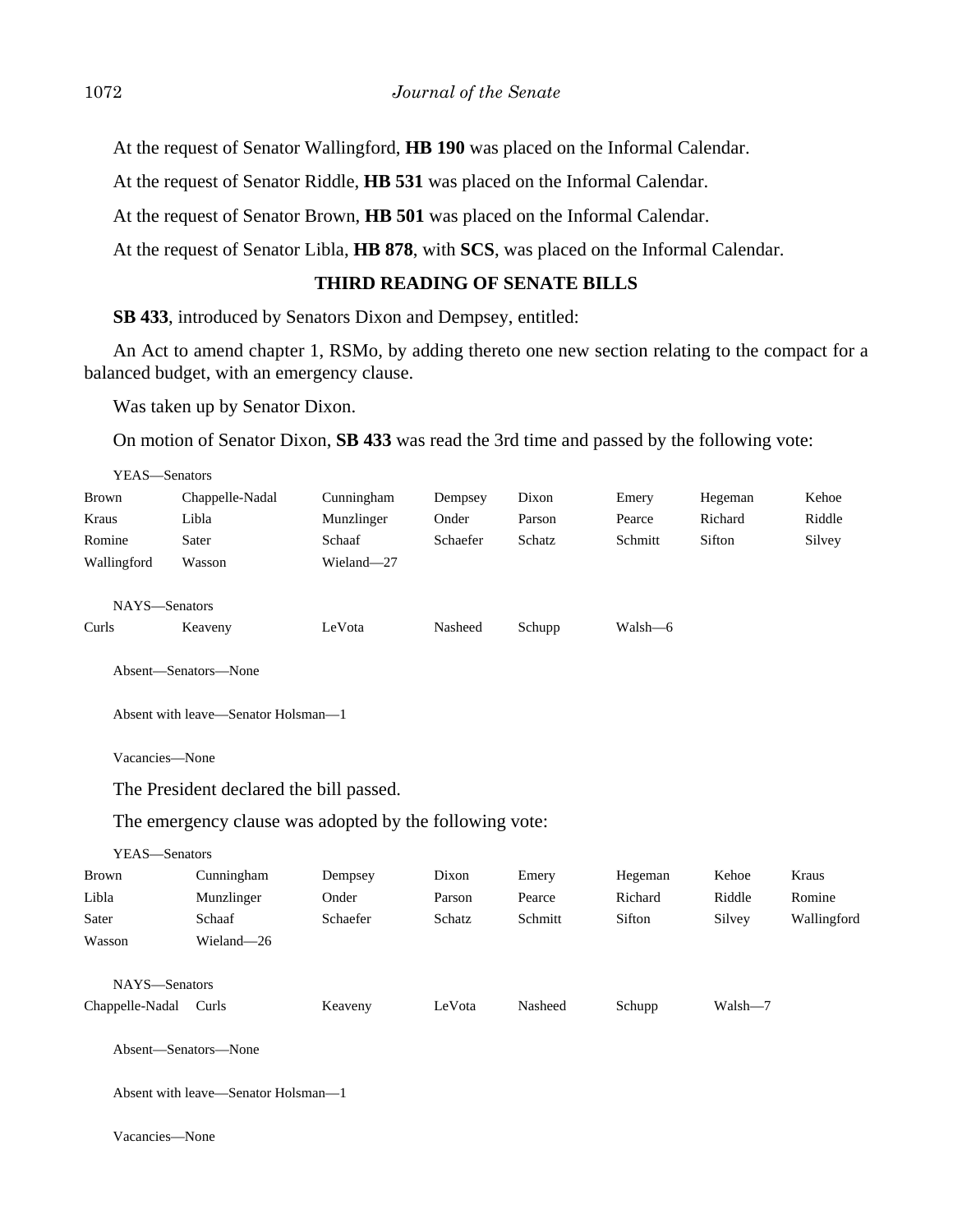On motion of Senator Dixon, title to the bill was agreed to.

Senator Dixon moved that the vote by which the bill passed be reconsidered.

Senator Richard moved that motion lay on the table, which motion prevailed.

## **SENATE BILLS FOR PERFECTION**

Senator Hegeman moved that **SB 497** be called from the Informal Calendar and taken up for perfection, which motion prevailed.

Senator Hegeman offered **SA 1**:

#### SENATE AMENDMENT NO. 1

Amend Senate Bill No. 497, Page 1, In the Title, Line 3, by striking "dissolution of special" and inserting in lieu thereof the following: "special purpose"; and

Further amend said bill, page 4, section 67.955, line 11, by inserting immediately after said line the following:

"393.015. 1. Notwithstanding any other provision of law to the contrary, any sewer corporation, municipality or sewer district established under the provisions of chapter 249 or 250, or sections 204.250 to 204.470, or any sewer district created and organized pursuant to constitutional authority, may contract with any water corporation**, any municipality providing water, or any water districts established under chapter 247, which for purposes of this section shall collectively be designated as a water provider,** to terminate water services to any customer premises for nonpayment of a sewer bill. No such termination of water service may occur until thirty days after the sewer corporation, municipality or statutory sewer district or sewer district created and organized pursuant to constitutional authority sends a written notice to the customer, except that if the water **[**corporation**] provider** is performing a combined water and sewer billing service for the sewer corporation, municipality or sewer district, no additional notice or any additional waiting period shall be required other than the notice and waiting period already used by the water **[**corporation**] provider** to disconnect water service for nonpayment of the water bill. Acting pursuant to a contract, the water **[**corporation**] provider** shall discontinue water service until such time as the sewer charges and all related costs of termination and reestablishment of sewer and water services are paid by the customer.

2. A water **[**corporation**] provider** acting pursuant to a contract with a sewer corporation, municipality or sewer district as provided in subsection 1 of this section shall not be liable for damages related to termination of water services unless such damage is caused by the negligence of such water **[**corporation**] provider**, in which case the water **[**corporation**] provider** shall be indemnified by the sewer corporation, municipality or sewer district. Unless otherwise specified in the contract, all costs related to the termination and reestablishment of services by the water **[**corporation**] provider** shall be reimbursed by the sewer corporation, municipality, sewer district or sewer district created and organized pursuant to constitutional authority."; and

Further amend the title and enacting clause accordingly.

Senator Hegeman moved that the above amendment be adopted.

At the request of Senator Hegeman, **SB 497**, with **SA 1** (pending), was placed on the Informal Calendar.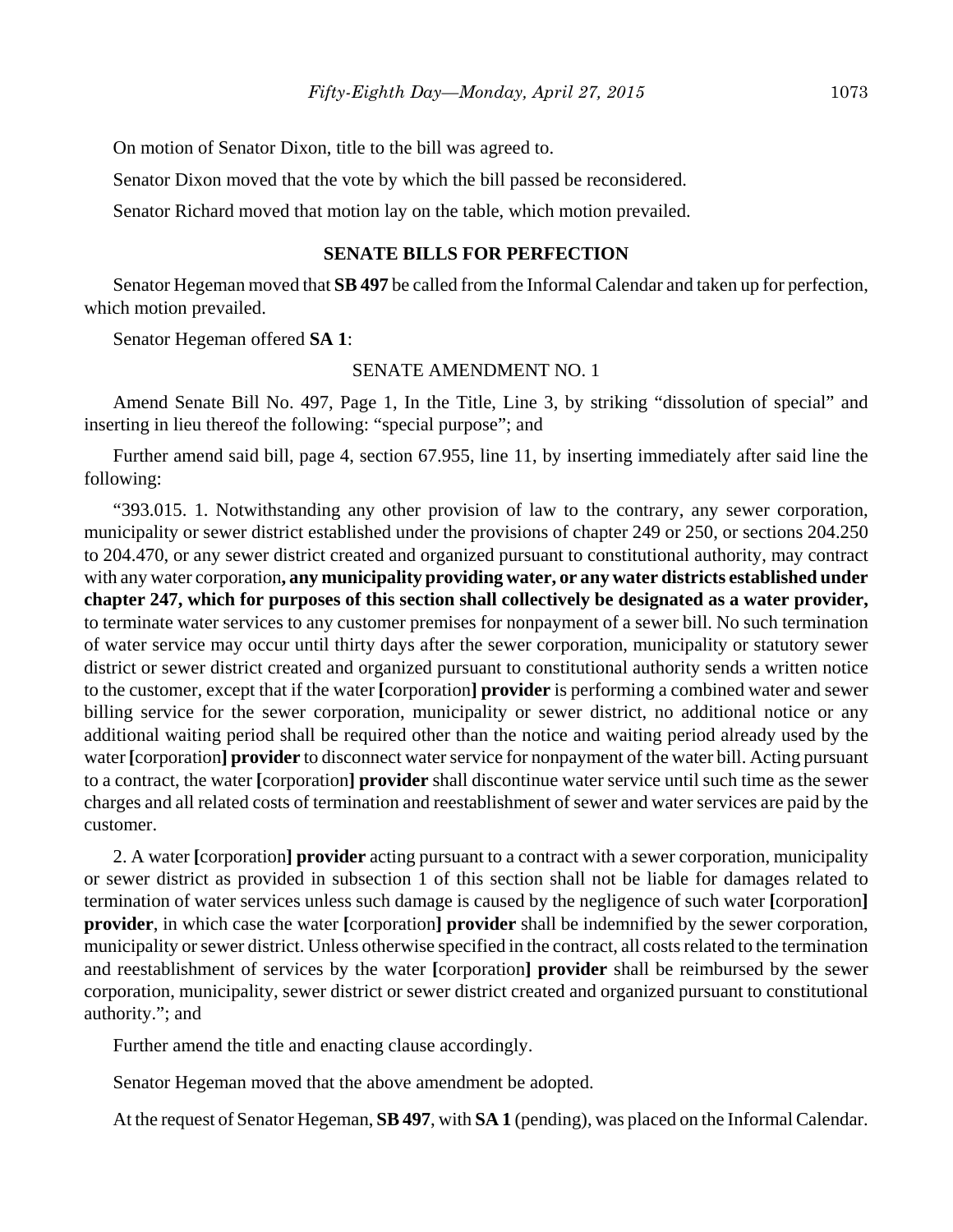#### **HOUSE BILLS ON THIRD READING**

**HB 515**, introduced by Representative Leara, entitled:

An Act to repeal sections 86.200, 86.213, 86.237, 86.250, 86.251, 86.257, 86.263, 86.270, and 86.320, RSMo, and to enact in lieu thereof nine new sections relating to police retirement systems.

Was taken up by Senator Keaveny.

Senator Keaveny offered **SA 1**

#### SENATE AMENDMENT NO. 1

Amend House Bill No. 515, Page 1, In the Title, Line 3, by striking the word "police" and inserting in lieu thereof the following: "local government"; and

Further amend said bill, page 4, section 86.200, line 114, by inserting immediately after said line the following:

"86.207. 1. **Except as provided herein,** all persons who become policemen and all policemen who enter or reenter the service of **[**the**] any** city **not within a county** after the first day of October, 1957, become members as a condition of their employment and shall receive no pensions or retirement allowance from any other pension or retirement system supported wholly or in part by the city **not within a county** or the state of Missouri, nor shall they be required to make contributions under any other pension or retirement system of the city **not within a county** or the state of Missouri **for the same period of service**, anything to the contrary notwithstanding. **Any employee of a city not within a county who is earning creditable service in a retirement plan established by said city under section 95.540 and subsequently becomes a policeman may elect to remain a member of said retirement plan and shall not be required to become a member of a police retirement system established under section 86.200. However, an employee of a city not within a county who is earning creditable service in a retirement plan established by said city under section 95.540 and who subsequently becomes a policeman may elect to transfer membership and creditable service to the police retirement system created under section 86.200. Such transfers are subject to the conditions and requirements contained in section 105.691 and are also subject to any existing agreements between the said retirement plans; provided however, transfers completed prior to January 1, 2016, shall occur without regard to the vesting requirements of the receiving plan contained in section 105.691. As part of the transfer process described herein, the respective retirement plans may require the employee to acknowledge and agree as a condition of transfer that any election made under this section is irrevocable, constitutes a waiver of any right to receive retirement and disability benefits except as provided by the police retirement system, and that plan terms may be modified in the future.**

2. If any member ceases to be in service for more than one year unless the member has attained the age of fifty-five or has twenty years or more of creditable service, or if the member withdraws the member's accumulated contributions or if the member receives benefits under the retirement system or dies, the member thereupon ceases to be a member; except in the case of a member who has served in the Armed Forces of the United States and has subsequently been reinstated as a policeman. A member who has terminated employment as a police officer, has actually retired and is receiving retirement benefits under the system shall be considered a retired member.

3. A reserve officer shall not be considered a member of the system for the purpose of determining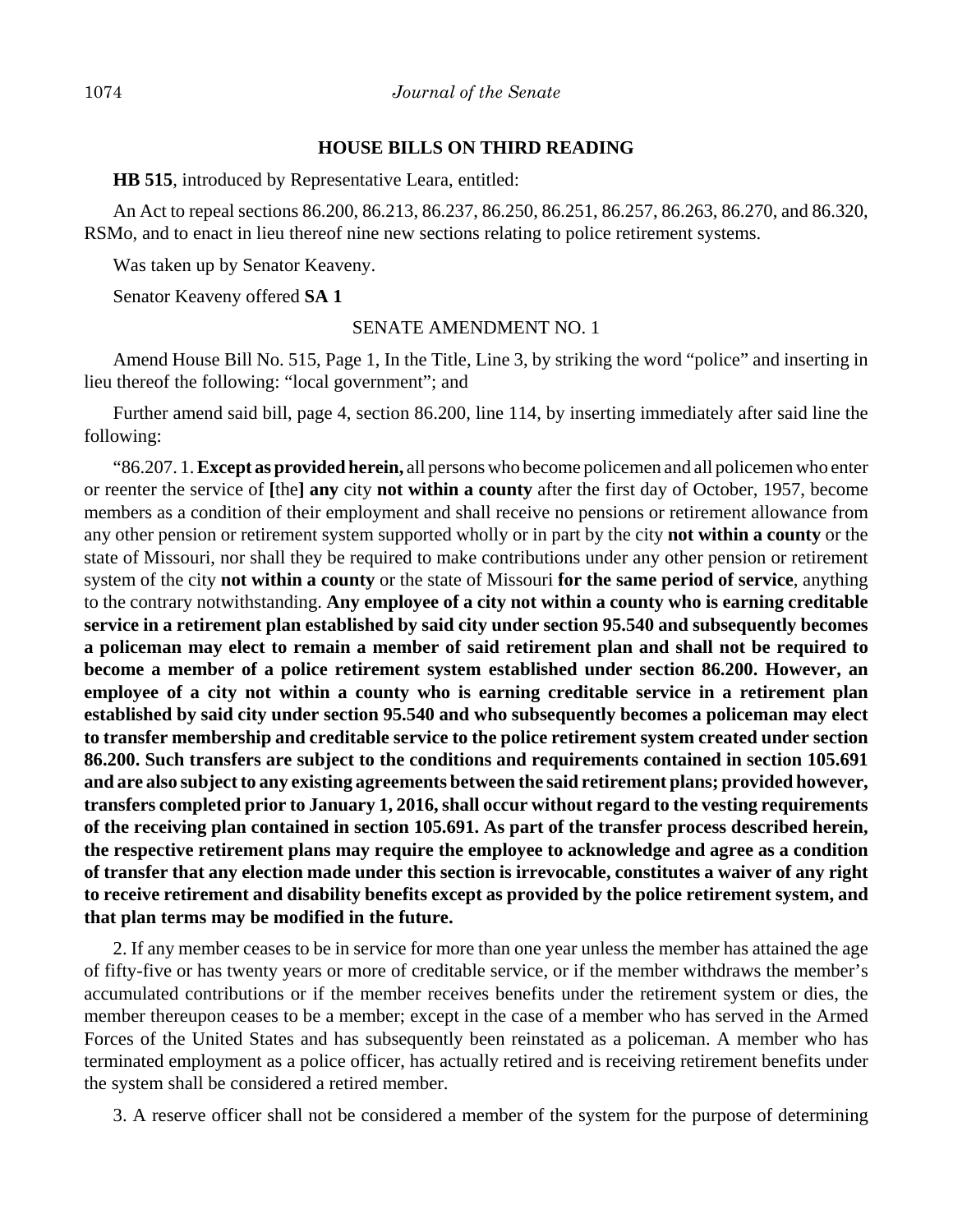creditable service, nor shall any contributions be due. A reserve officer shall not be entitled to any benefits from the system other than those awarded when the reserve officer originally retired under section 86.250, nor shall service as a reserve officer prohibit distribution of those benefits."; and

Further amend the title and enacting clause accordingly.

Senator Keaveny moved that the above amendment be adopted, which motion prevailed.

Senator Silvey offered **SA 2**:

#### SENATE AMENDMENT NO. 2

Amend House Bill No. 515, Page 13, Section 86.320, Line 22, by inserting after all of said line the following:

"86.1110. 1. Whenever a member is given a leave of absence for military service and returns to employment after discharge from the service, such member shall be entitled to creditable service for the years of employment prior to the leave of absence.

2. Except as provided in subsection 3 of this section, a member who served on active duty in the Armed Forces of the United States and who became a member, or returned to membership, after discharge under honorable conditions, may elect prior to retirement to purchase creditable service equivalent to such service in the Armed Forces, not to exceed two years, provided the member is not receiving and is not eligible to receive retirement credits or benefits from any other public or private retirement plan for the service to be purchased, other than a United States military service retirement system or United States Social Security benefits attributable to such military service, and an affidavit so stating is filed by the member with the retirement system. A member electing to make such purchase shall pay to the retirement system an amount equal to the actuarial cost of the additional benefits attributable to the additional service credit to be purchased, as of the date the member elects to make such purchase. Payment in full of the amount due from a member electing to purchase creditable service under this subsection shall be made over a period not to exceed five years, measured from the date of election, or prior to the commencement date for payment of benefits to the member from the retirement system, whichever is earlier, including interest on unpaid balances compounded annually at the interest rate assumed from time to time for actuarial valuations of the retirement system. If payment in full including interest is not made within the prescribed period, any partial payments made by the member shall be refunded, and no creditable service attributable to such election, or as a result of any such partial payments, shall be allowed; provided that if a benefit commencement date occurs because of the death or disability of a member who has made an election under this subsection and if the member is current in payments under an approved installment plan at the time of the death or disability, such election shall be valid if the member, the surviving spouse, or other person entitled to benefit payments pays the entire balance of the remaining amount due, including interest to the date of such payment, within sixty days after the member's death or disability. The time of a disability shall be deemed to be the time when such member is retired by the board of police commissioners for reason of disability as provided in sections 86.900 to 86.1280.

3. Notwithstanding any other provision of sections 86.900 to 86.1280, **on or after August 28, 2015,** a member who **[**is on leave of absence for military service during any portion of which leave the United States is in a state of declared war, or a compulsory draft is in effect for any of the military branches of the United States, or any units of the military reserves of the United States, including the National Guard, are mobilized for combat military operations,**] returns to service from a leave of absence for active duty military**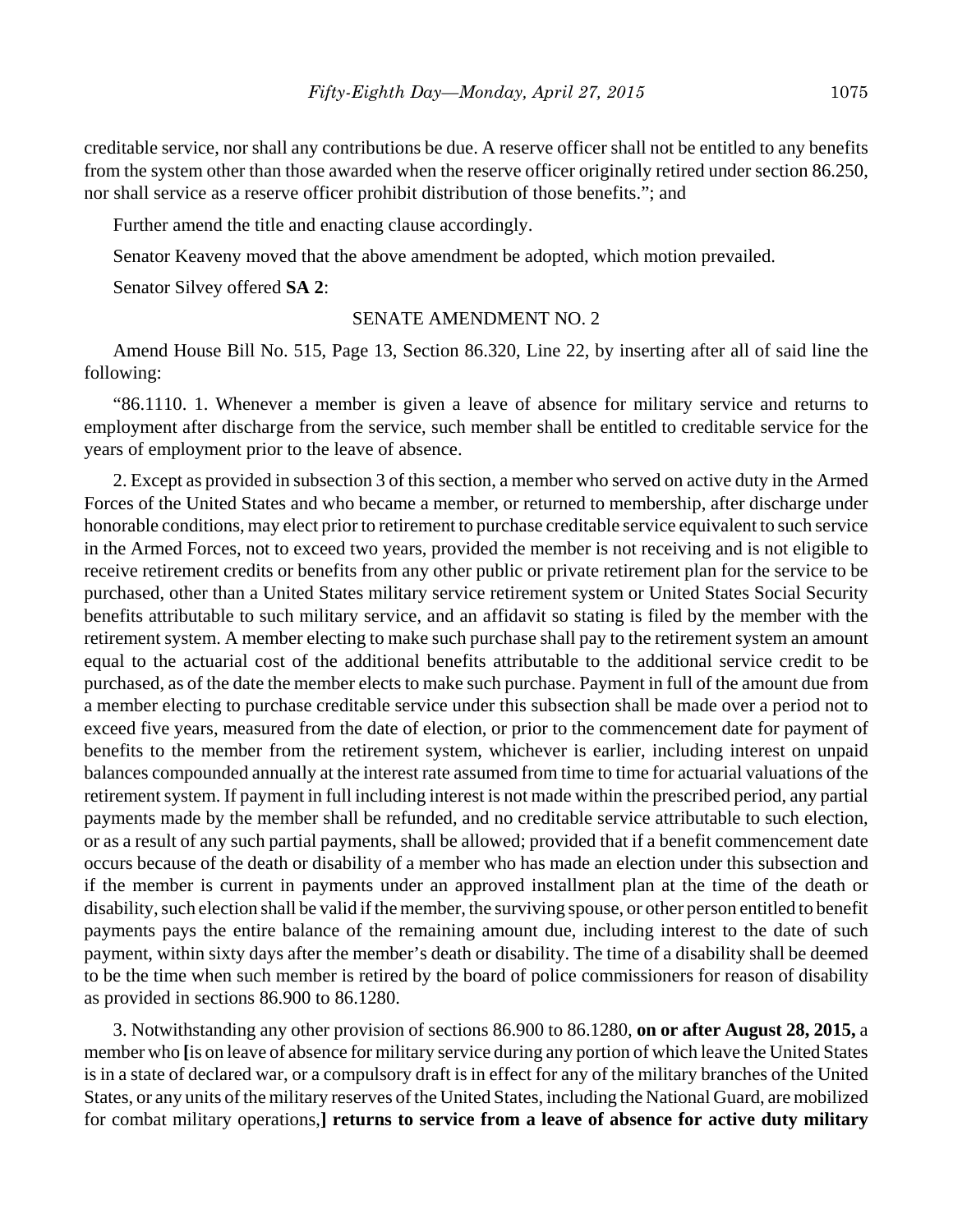**service** and who becomes entitled to reemployment rights and other employment benefits under Title 38, Chapter 43 of the U.S. Code, relating to employment and reemployment rights of members of the uniformed services by meeting the requirements for such rights and benefits under Section 4312 of said chapter, or the corresponding provisions of any subsequent applicable federal statute, shall be entitled to service credit for the time spent in such military service for all purposes of sections 86.900 to 86.1280 **[**and such member shall not be required to pay any member contributions for such time. If it becomes necessary for the years of such service to be included in the calculation of such member's compensation for any purpose, such member shall be deemed to have received the same compensation throughout such period of service as the member's base annual salary immediately prior to the commencement of such leave of absence; provided, however, that the foregoing provisions of this subsection shall apply only to such portion of such leave with respect to which the cumulative length of the absence and of all previous absences from a position of employment with the employer by reason of service in the uniformed services does not exceed five years except for such period of any such excess as meets the requirements for exceptions to such five-year limitation set forth in the aforesaid Section 4312**] only to the extent such member pays any required member contributions for such time. The amount of required member contributions shall be calculated on the base compensation the member would have received during such leave period. The total amount of service credit that will be granted at the member contribution rate is limited to a maximum of five years. The retirement board may waive the required contributions for military leave of absence, not to exceed three years of creditable service, if the member provides duty orders under Title 10 or Title 32 U.S.C. and discharge from active duty documentation in the form of a DD214 or NGB23**.

86.1270. 1. A retirement plan under sections 86.900 to 86.1280 is a qualified plan under the provisions of applicable federal law. The benefits and conditions of a retirement plan under sections 86.900 to 86.1280 shall always be adjusted to ensure that the tax-exempt status is maintained.

2. The retirement board shall administer the retirement system in a manner as to retain at all times qualified status under Section 401(a) of the Internal Revenue Code.

3. The retirement board shall hold in trust the assets of the retirement system for the exclusive benefit of the members and their beneficiaries and for defraying reasonable administrative expenses of the system. No part of such assets shall, at any time prior to the satisfaction of all liabilities with respect to members and their beneficiaries, be used for or diverted to any purpose other than such exclusive benefit or to any purpose inconsistent with sections 86.900 to 86.1280.

4. A member's benefit shall be one hundred percent vested and nonforfeitable upon the member's attainment of normal retirement age, which shall be the earlier of:

(1) Completion of twenty-five years of service for Tier I members and twenty-seven years of service for Tier II members;

(2) Age sixty for any Tier I member who has completed at least ten years of creditable service or age sixty for any Tier II member who has completed at least fifteen years of creditable service;

(3) Age seventy without regard to years of service; or

(4) To the extent funded, upon the termination of the system established under sections 86.900 to 86.1280 or any partial termination which affects the members or any complete discontinuance of contributions by the city to the system. Amounts representing forfeited nonvested benefits of terminated members shall not be used to increase benefits payable from the system but may be used to reduce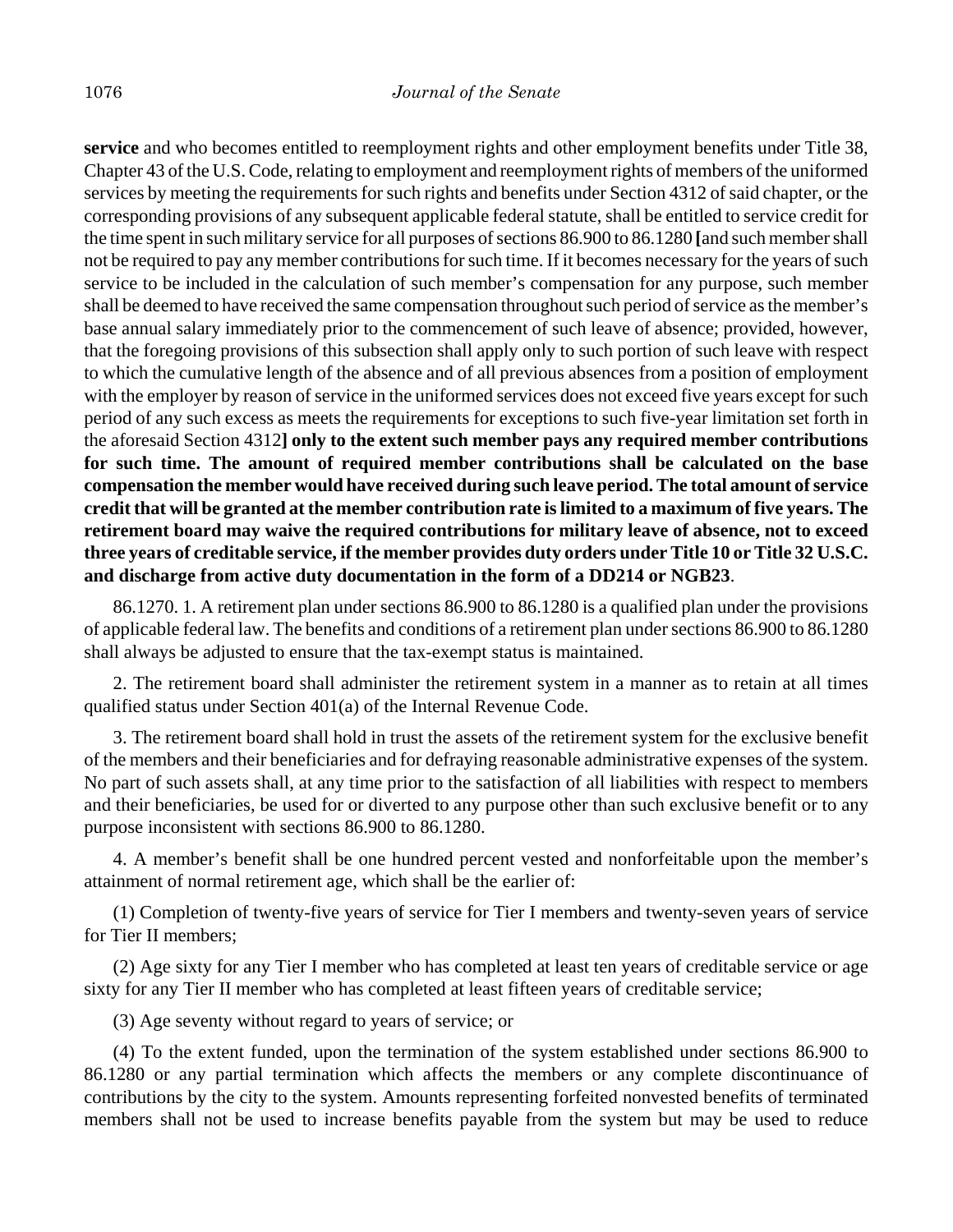contributions for future plan years.

5. Distribution of benefits shall begin not later than April first of the year following the later of the calendar year during which the member becomes seventy and one-half years of age or the calendar year in which the member retires, and shall otherwise conform to Section 401(a)(9) of the Internal Revenue Code.

6. A member or beneficiary of a member shall not accrue a service retirement annuity, disability retirement annuity, death benefit, whether death occurs in the line of duty or otherwise, or any other benefit under sections 86.900 to 86.1280 in excess of the benefit limits applicable to the fund under Section 415 of the Internal Revenue Code. The retirement board shall reduce the amount of any benefit that exceeds those limits by the amount of the excess. If the total benefits under the retirement system and the benefits and contributions to which any member is entitled under any other qualified plan or plans maintained by the board of police commissioners that employs the member would otherwise exceed the applicable limits under Section 415 of the Internal Revenue Code, the benefits the member would otherwise receive from the retirement system shall be reduced to the extent necessary to enable the benefits to comply with Section 415 of the Internal Revenue Code.

7. The total salary taken into account for any purpose for any member of the retirement system shall not exceed two hundred thousand dollars per year, subject to periodic adjustments in accordance with guidelines provided by the United States Secretary of the Treasury, and shall not exceed such other limits as may be applicable at any given time under Section  $401(a)(17)$  of the Internal Revenue Code.

8. If the amount of any benefit is to be determined on the basis of actuarial assumptions that are not otherwise specifically set forth for that purpose in sections 86.900 to 86.1280, the actuarial assumptions to be used are those earnings and mortality assumptions being used on the date of the determination by the retirement system's actuary and approved by the retirement board. The actuarial assumptions being used at any particular time shall be attached as an addendum to a copy of the retirement system's statute that is maintained by the retirement board and shall be treated for all purposes as a part of sections 86.900 to 86.1280. The actuarial assumptions may be changed by the retirement system's actuary annually if approved by the retirement board, but a change in actuarial assumptions shall not result in any decrease in benefits accrued as of the effective date of the change.

9. Any member or beneficiary who is entitled to receive any distribution that is an eligible rollover distribution, as defined by Section 402(c)(4) of the Internal Revenue Code, is entitled to have that distribution transferred directly to another eligible retirement plan of the member's or beneficiary's choice upon providing direction to the secretary of this retirement system regarding the transfer in accordance with procedures established by the retirement board. **Effective for distributions made on or after January 1, 2010, a nonspouse beneficiary may elect to directly rollover an eligible rollover distribution to an individual retirement account under Section 408(a) of the Internal Revenue Code of 1986, as amended; to an individual retirement annuity under Section 408(b) of the Internal Revenue Code of 1986, as amended; or if the participant satisfies the requirements for making a Roth contribution under Section 408(A)(c)(3)(B) of the Internal Revenue Code of 1986, as amended, to a Roth individual retirement account.**

10. For all distributions made after December 31, 2001:

(1) For the purposes of subsection 9 of this section, an eligible retirement plan shall also mean an annuity contract described in Section 403(b) of the Internal Revenue Code and an eligible plan under Section 457(b) of the Internal Revenue Code which is maintained by the state, political subdivision of a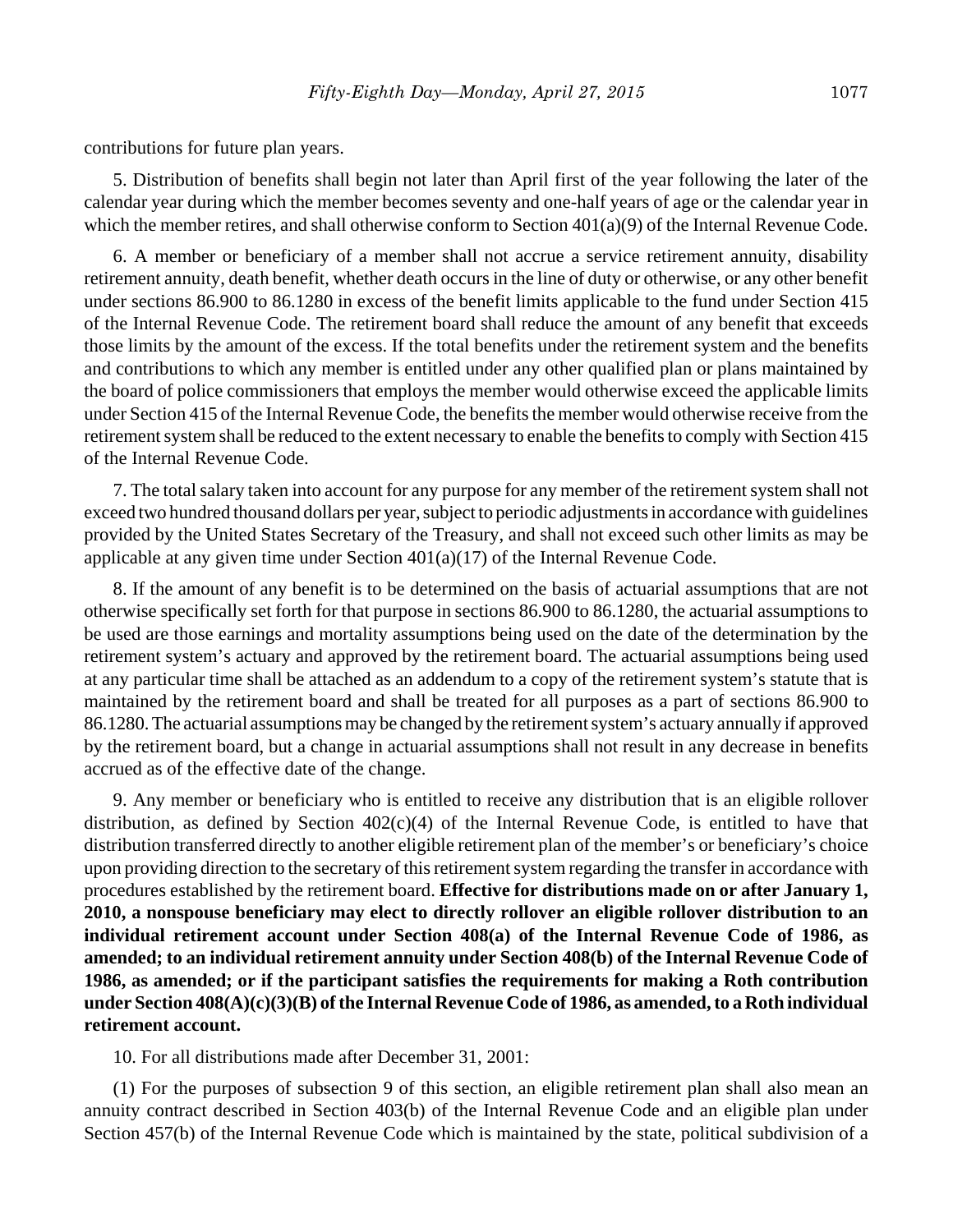state, or any agency or instrumentality of a state or political subdivision of a state and which agrees to separately account for amounts transferred into such plan from the retirement system. The definition of eligible retirement plan shall also apply in the case of a distribution to a surviving spouse or to a spouse or former spouse who is the alternate payee under a qualified domestic relations order, as defined in Section 414(p) of the Internal Revenue Code; and

(2) For purposes of subsection 9 of this section, a portion of a distribution shall not fail to be an eligible rollover distribution merely because the portion consists of after-tax employee contributions which are not includable in gross income. However, such portion may be paid only to an individual retirement account or annuity described in Section 408(a) or 408(b) of the Internal Revenue Code, or to a qualified defined contribution plan described in Section 401(a) or 403(a) of the Internal Revenue Code that agrees to separately account for amounts so transferred, including separately accounting for the portion of such distribution that is includable in gross income and the portion of such distribution that is not so includable.

86.1500. 1. Whenever a member is given a leave of absence for military service and returns to employment after discharge from the service, such member shall be entitled to creditable service for the years of employment prior to the leave of absence.

2. Except as provided in subsection 3 of this section, a member who served on active duty in the Armed Forces of the United States and who became a member, or returned to membership, after discharge under honorable conditions, may elect prior to retirement to purchase creditable service equivalent to such service in the Armed Forces, not to exceed two years, provided the member is not receiving and is not eligible to receive retirement credits or benefits from any other public or private retirement plan for the service to be purchased, other than a United States military service retirement system or United States Social Security benefits attributable to such military service, and an affidavit so stating is filed by the member with the retirement system. A member electing to make such purchase shall pay to the retirement system an amount equal to the actuarial cost of the additional benefits attributable to the additional service credit to be purchased, as of the date the member elects to make such purchase. Payment in full of the amount due from a member electing to purchase creditable service under this subsection shall be made over a period not to exceed five years, measured from the date of election, or prior to the commencement date for payment of benefits to the member from the retirement system, whichever is earlier, including interest on unpaid balances compounded annually at the interest rate assumed from time to time for actuarial valuations of the retirement system. If payment in full including interest is not made within the prescribed period, any partial payments made by the member shall be refunded, and no creditable service attributable to such election, or as a result of any such partial payments, shall be allowed; provided that if a benefit commencement date occurs because of the death or disability of a member who has made an election under this subsection and if the member is current in payments under an approved installment plan at the time of the death or disability, such election shall be valid if the member, the surviving spouse or other person entitled to benefit payments pays the entire balance of the remaining amount due, including interest to the date of such payment, within sixty days after the member's death or disability. The time of a disability shall be deemed to be the time when such member is determined by the retirement board to be totally and permanently disabled as provided in section 86.1560.

3. Notwithstanding any other provision of sections 86.1310 to 86.1640, **on or after August 28, 2015,** a member who **[**is on leave of absence for military service during any portion of which leave the United States is in a state of declared war, or a compulsory draft is in effect for any of the military branches of the United States, or any units of the military reserves of the United States, including the National Guard, are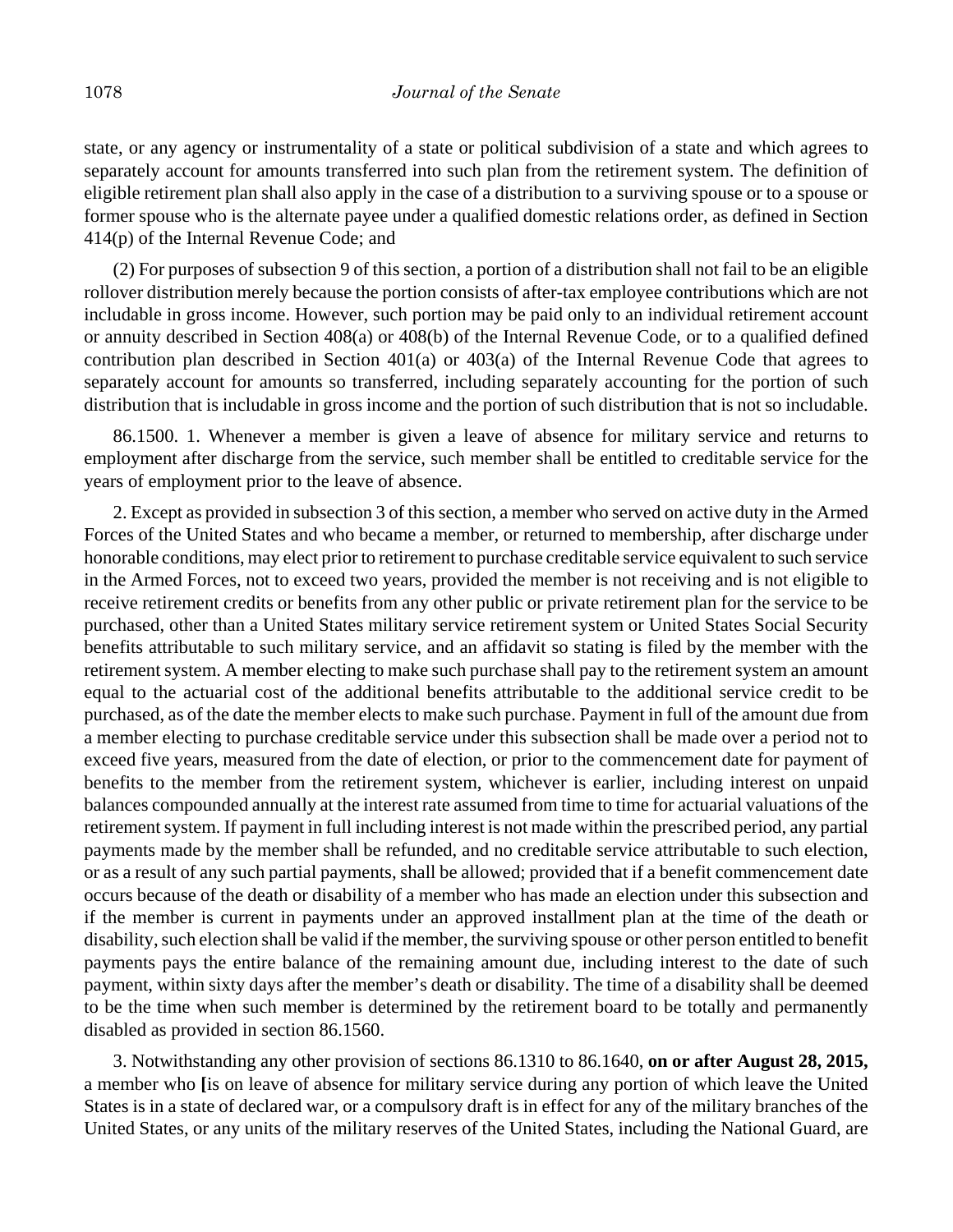mobilized for combat military operations,**] returns to service from a leave of absence for active duty military service** and who becomes entitled to reemployment rights and other employment benefits under Title 38, Chapter 43 of the U.S. Code, relating to employment and reemployment rights of members of the uniformed services by meeting the requirements for such rights and benefits under Section 4312 of said chapter, or the corresponding provisions of any subsequent applicable federal statute, shall be entitled to service credit for the time spent in such military service for all purposes of sections 86.1310 to 86.1640 **[**and such member shall not be required to pay any member contributions for such time. If it becomes necessary for the years of such service to be included in the calculation of such member's compensation for any purpose, such member shall be deemed to have received the same compensation throughout such period of service as the member's base annual salary immediately prior to the commencement of such leave of absence; provided, however, that the foregoing provisions of this subsection shall apply only to such portion of such leave with respect to which the cumulative length of the absence and of all previous absences from a position of employment with the employer by reason of service in the uniformed services does not exceed five years except for such period of any such excess as meets the requirements for exceptions to such five-year limitation set forth in the aforesaid Section 4312**] only to the extent such member pays any required member contributions for such time. The amount of required member contributions shall be calculated on the base compensation the member would have received during such leave period. The total amount of service credit that will be granted at the member contribution rate is limited to a maximum of five years. The retirement board may waive the required contributions for military leave of absence, not to exceed three years of creditable service, if the member provides duty orders under Title 10 or Title 32 U.S.C. and discharge from active duty documentation in the form of a DD214 or NGB23**.

86.1630. 1. A retirement plan under sections 86.1310 to 86.1640 is a qualified plan under the provisions of applicable federal law. The benefits and conditions of a retirement plan under sections 86.1310 to 86.1640 shall always be adjusted to ensure that the tax-exempt status is maintained.

2. The retirement board shall administer this retirement system in such manner as to retain at all times qualified status under Section 401(a) of the Internal Revenue Code.

3. The retirement board shall hold in trust the assets of the retirement system for the exclusive benefit of the members and their beneficiaries and for defraying reasonable administrative expenses of the system. No part of such assets shall, at any time prior to the satisfaction of all liabilities with respect to members and their beneficiaries, be used for or diverted to any purpose other than such exclusive benefit or to any purpose inconsistent with sections 86.1310 to 86.1640.

4. A member's benefit shall be one hundred percent vested and nonforfeitable upon the member's attainment of normal retirement age, which shall be the earlier of:

(1) The attaining of the age of sixty-five or the member's tenth anniversary of employment, whichever is later for any Tier I member, or the attaining of the age of sixty-seven or the member's twentieth anniversary of employment, whichever is later for any Tier II member;

(2) For any Tier I member when the total sum of age and years of creditable service equals or exceeds eighty, or for any Tier II member when the total sum of age and years of creditable service equals or exceeds eighty-five; or

(3) To the extent funded, upon the termination of the system established under sections 86.1310 to 86.1640 or any partial termination which affects the member or any complete discontinuance of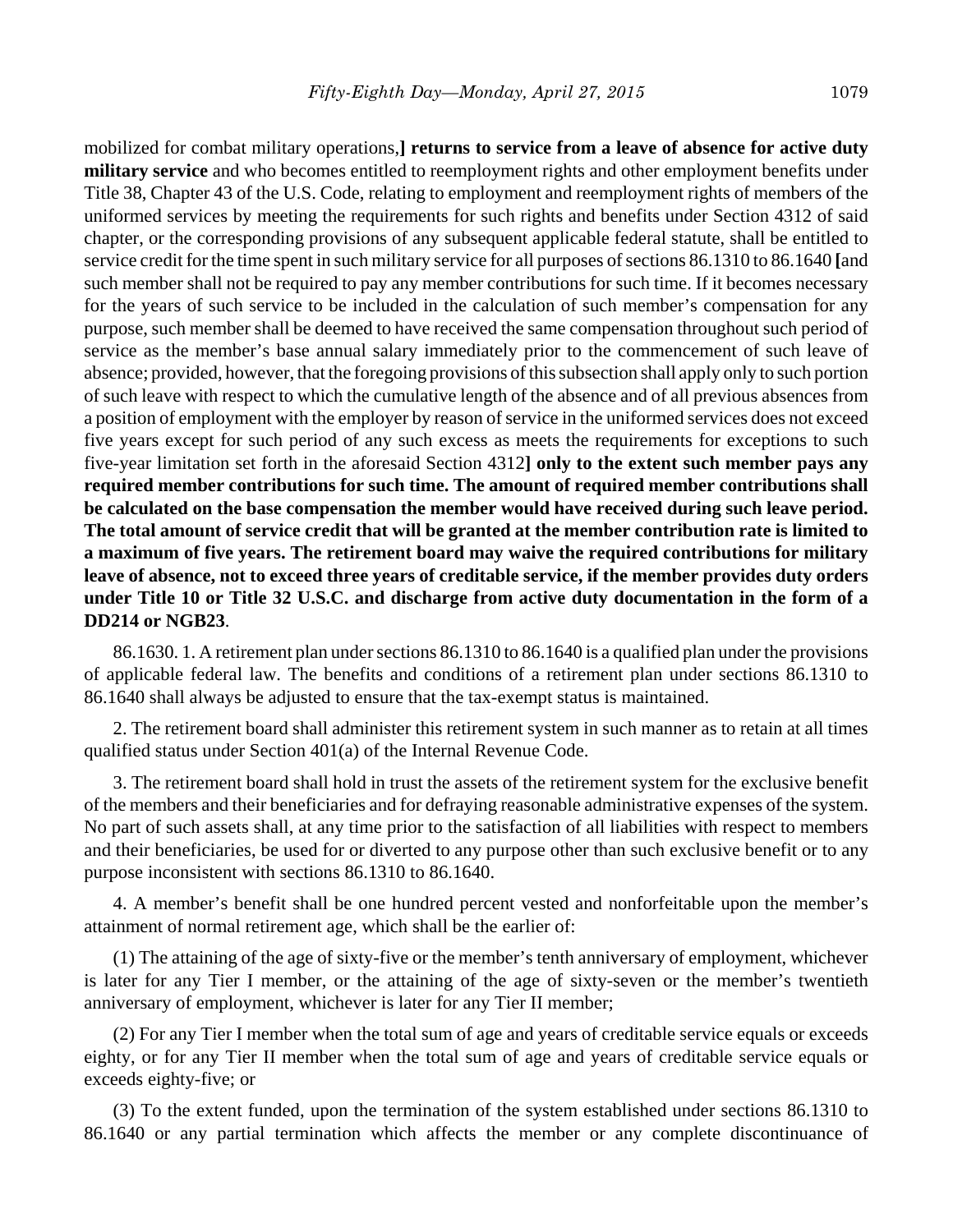contributions by the city to the system. Amounts representing forfeited nonvested benefits of terminated members shall not be used to increase benefits payable from the system but may be used to reduce contributions for future plan years.

5. Distribution of benefits shall begin not later than April first of the year following the later of the calendar year during which the member becomes seventy and one-half years of age or the calendar year in which the member retires, and shall otherwise conform to Section 401(a)(9) of the Internal Revenue Code.

6. A member or beneficiary of a member shall not accrue a service retirement annuity, disability retirement annuity, death benefit, whether death occurs in the line of duty or otherwise, or any other benefit under sections 86.1310 to 86.1640 in excess of the benefit limits applicable to the fund under Section 415 of the Internal Revenue Code. The retirement board shall reduce the amount of any benefit that exceeds the limits of this section by the amount of the excess. If the total benefits under the retirement system and the benefits and contributions to which any member is entitled under any other qualified plan or plans maintained by the board of police commissioners that employs the member would otherwise exceed the applicable limits under Section 415 of the Internal Revenue Code, the benefits the member would otherwise receive from the retirement system are reduced to the extent necessary to enable the benefits to comply with Section 415 of the Internal Revenue Code.

7. The total salary taken into account for any purpose for any member of the retirement system shall not exceed two hundred thousand dollars per year, subject to periodic adjustments in accordance with guidelines provided by the United States Secretary of the Treasury and may not exceed such other limits as may be applicable at any given time under Section 401(a)(17) of the Internal Revenue Code.

8. If the amount of any benefit is determined on the basis of actuarial assumptions that are not specifically set forth for that purpose in sections 86.1310 to 86.1640, the actuarial assumptions to be used are those earnings and mortality assumptions used on the date of the determination by the retirement system's actuary and approved by the retirement board. The actuarial assumptions used at any particular time shall be attached as an addendum to a copy of the retirement system's statute maintained by the retirement board and shall be treated for all purposes as part of sections 86.1310 to 86.1640. The actuarial assumptions may be changed by the retirement system's actuary annually if approved by the retirement board, but a change in actuarial assumptions shall not result in any decrease in benefits accrued as of the effective date of the change.

9. Any member or beneficiary who is entitled to receive any distribution that is an eligible rollover distribution, as defined by Section 402(c)(4) of the Internal Revenue Code, is entitled to have that distribution transferred directly to another eligible retirement plan of the member's or beneficiary's choice upon providing direction to the secretary of the retirement system regarding the transfer in accordance with procedures established by the retirement board. **Effective for distributions made on or after January 1, 2010, a nonspouse beneficiary may elect to directly rollover an eligible rollover distribution to an individual retirement account under Section 408(a) of the Internal Revenue Code of 1986, as amended; to an individual retirement annuity under Section 408(b) of the Internal Revenue Code of 1986, as amended; or if the participant satisfies the requirements for making a Roth contribution under Section 408(A)(c)(3)(B) of the Internal Revenue Code of 1986, as amended, to a Roth individual retirement account.**

10. For all distributions made after December 31, 2001: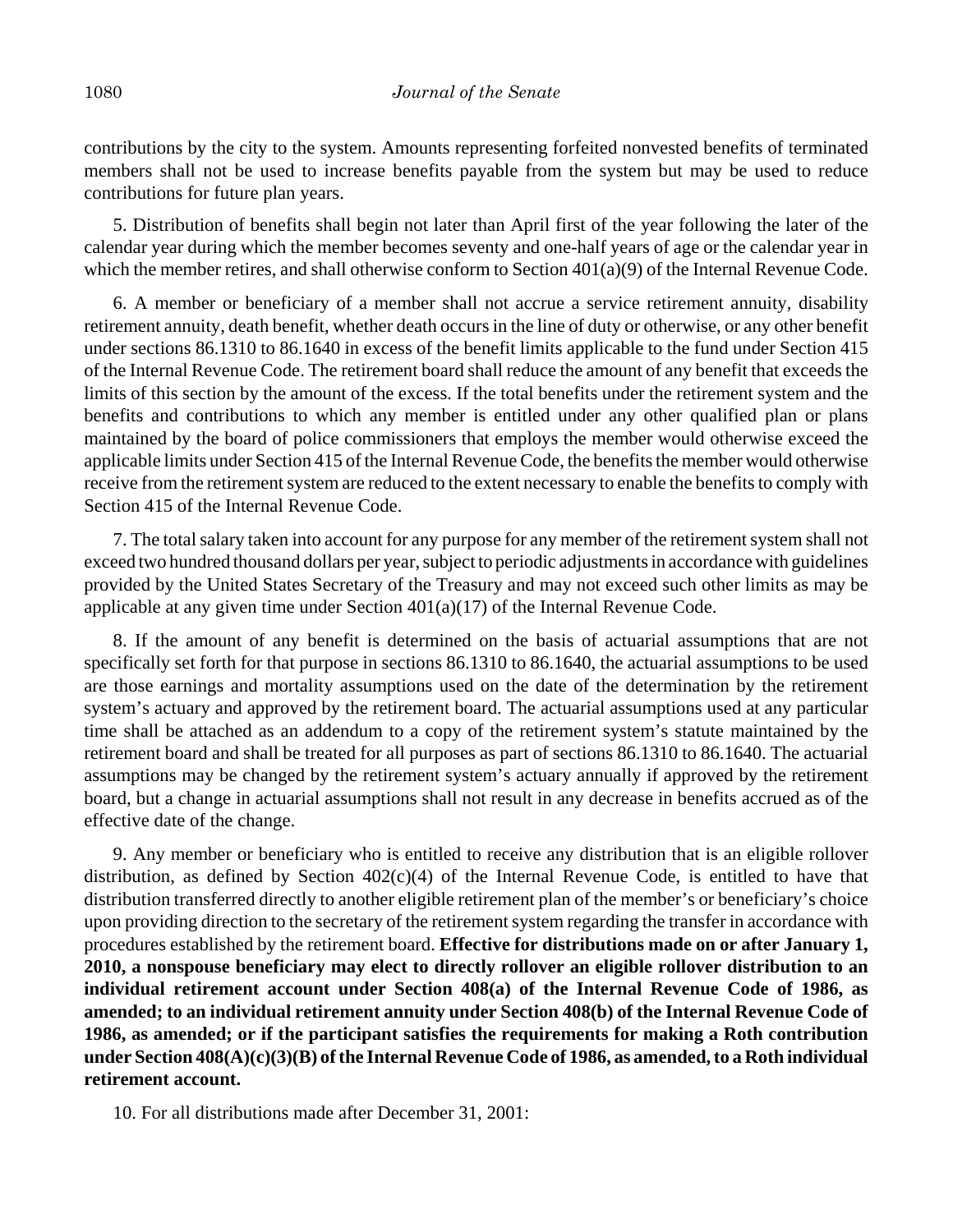(1) For the purposes of subsection 9 of this section, an eligible retirement plan shall also mean an annuity described in Section 403(b) of the Internal Revenue Code and an eligible plan under Section 457(b) of the Internal Revenue Code that is maintained by a state, political subdivision of a state, or any agency or instrumentality of a state or political subdivision of a state and which agrees to separately account for amounts transferred into such plan from the retirement system. The definition for eligible retirement plan shall also apply in the case of a distribution to a surviving spouse or to a spouse or former spouse who is the alternate payee under a qualified domestic relations order, as defined in Section 414(p) of the Internal Revenue Code; and

(2) For the purposes of subsection 9 of this section, a portion of a distribution shall not fail to be an eligible rollover distribution merely because the portion consists of after-tax employee contributions which are not includable in gross income. However, such portion may be paid only to an individual retirement account or annuity described in Section 408(a) or 408(b) of the Internal Revenue Code, or to a qualified defined contribution plan described in Section 401(a) or 403(a) of the Internal Revenue Code that agrees to separately account for amounts so transferred, including separately accounting for the portion of such distribution that is includable in gross income and the portion of such distribution that is not so includable."; and

Further amend the title and enacting clause accordingly.

Senator Silvey moved that the above amendment be adopted, which motion prevailed.

Senator Pearce assumed the Chair.

On motion of Senator Keaveny, **HB 515**, as amended, was read the 3rd time and passed by the following vote:

| YEAS—Senators |                 |            |        |             |            |          |            |
|---------------|-----------------|------------|--------|-------------|------------|----------|------------|
| <b>Brown</b>  | Chappelle-Nadal | Cunningham | Curls  | Dempsey     | Dixon      | Emery    | Hegeman    |
| Keaveny       | Kehoe           | Kraus      | LeVota | Libla       | Munzlinger | Nasheed  | Onder      |
| Parson        | Pearce          | Richard    | Riddle | Romine      | Schaaf     | Schaefer | Schatz     |
| Schmitt       | Schupp          | Sifton     | Silvey | Wallingford | Walsh      | Wasson   | Wieland-32 |

NAYS—Senators—None

Absent—Senator Sater—1

Absent with leave—Senator Holsman—1

Vacancies—None

The President declared the bill passed.

On motion of Senator Keaveny, title to the bill was agreed to.

Senator Keaveny moved that the vote by which the bill passed be reconsidered.

Senator Richard moved that motion lay on the table, which motion prevailed.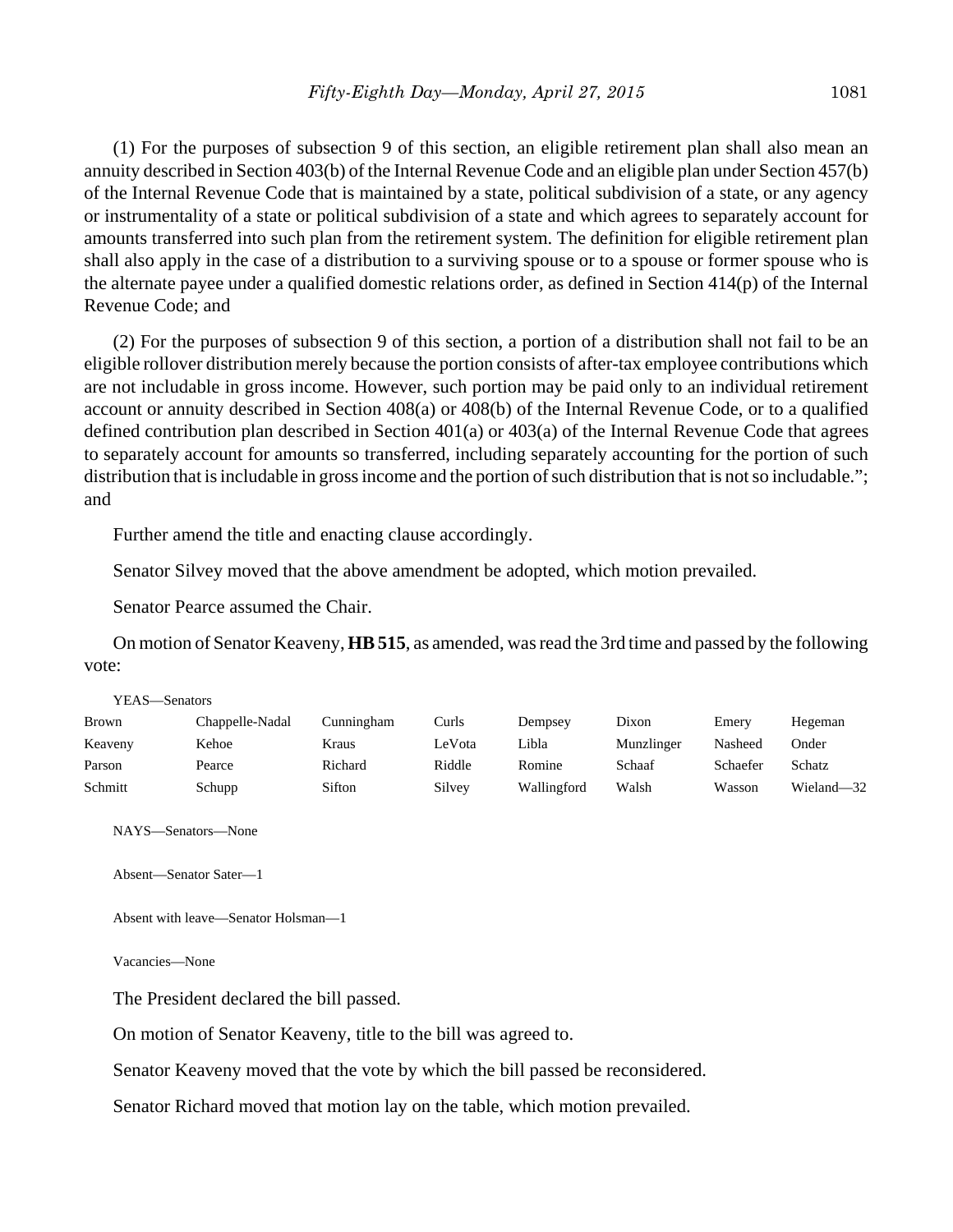## **SENATE BILLS FOR PERFECTION**

Senator Hegeman moved that **SB 497**, with **SA 1** (pending), be called from the Informal Calendar and again taken up for perfection, which motion prevailed.

**SA 1** was again taken up.

Senator Hegeman moved that the above amendment be adopted, which motion prevailed.

Senator Dempsey offered **SA 2**:

# SENATE AMENDMENT NO. 2

Amend Senate Bill No. 497, Page 4, Section 67.955, Line 11, by inserting immediately after all of said line the following:

"644.145. 1. When issuing permits under this chapter that incorporate a new requirement for discharges from publicly owned combined or separate sanitary or storm sewer systems or **water or sewer** treatment works, or when enforcing provisions of this chapter or the Federal Water Pollution Control Act, 33 U.S.C. Section 1251, et seq., pertaining to any portion of a publicly owned combined or separate sanitary or storm sewer system or **water or sewer** treatment works, the department of natural resources shall make a finding of affordability on the costs to be incurred and the impact of any rate changes on ratepayers upon which to base such permits and decisions, to the extent allowable under this chapter and the Federal Water Pollution Control Act.

2. (1) The department of natural resources shall not be required under this section to make a finding of affordability when:

(a) Issuing collection system extension permits;

(b) Issuing National Pollution Discharge Elimination System operating permit renewals which include no new environmental requirements; or

(c) The permit applicant certifies that the applicable requirements are affordable to implement or otherwise waives the requirement for an affordability finding; however, at no time shall the department require that any applicant certify, as a condition to approving any permit, administrative or civil action, that a requirement, condition, or penalty is affordable.

(2) The exceptions provided under paragraph (c) of subdivision (1) of this subsection do not apply when the community being served has less than three thousand three hundred residents.

3. When used in this chapter and in standards, rules and regulations promulgated pursuant to this chapter, the following words and phrases mean:

(1) "Affordability", with respect to payment of a utility bill, a measure of whether an individual customer or household with an income equal to **[**the**] or** lower **[**of**] than** the median household income for their community **[**or the state of Missouri**]** can pay the bill without undue hardship or unreasonable sacrifice in the essential lifestyle or spending patterns of the individual or household, taking into consideration the criteria described in subsection 4 of this section;

(2) "Financial capability", the financial capability of a community to make investments necessary to make water quality-related improvements;

(3) "Finding of affordability", a department statement as to whether an individual or a household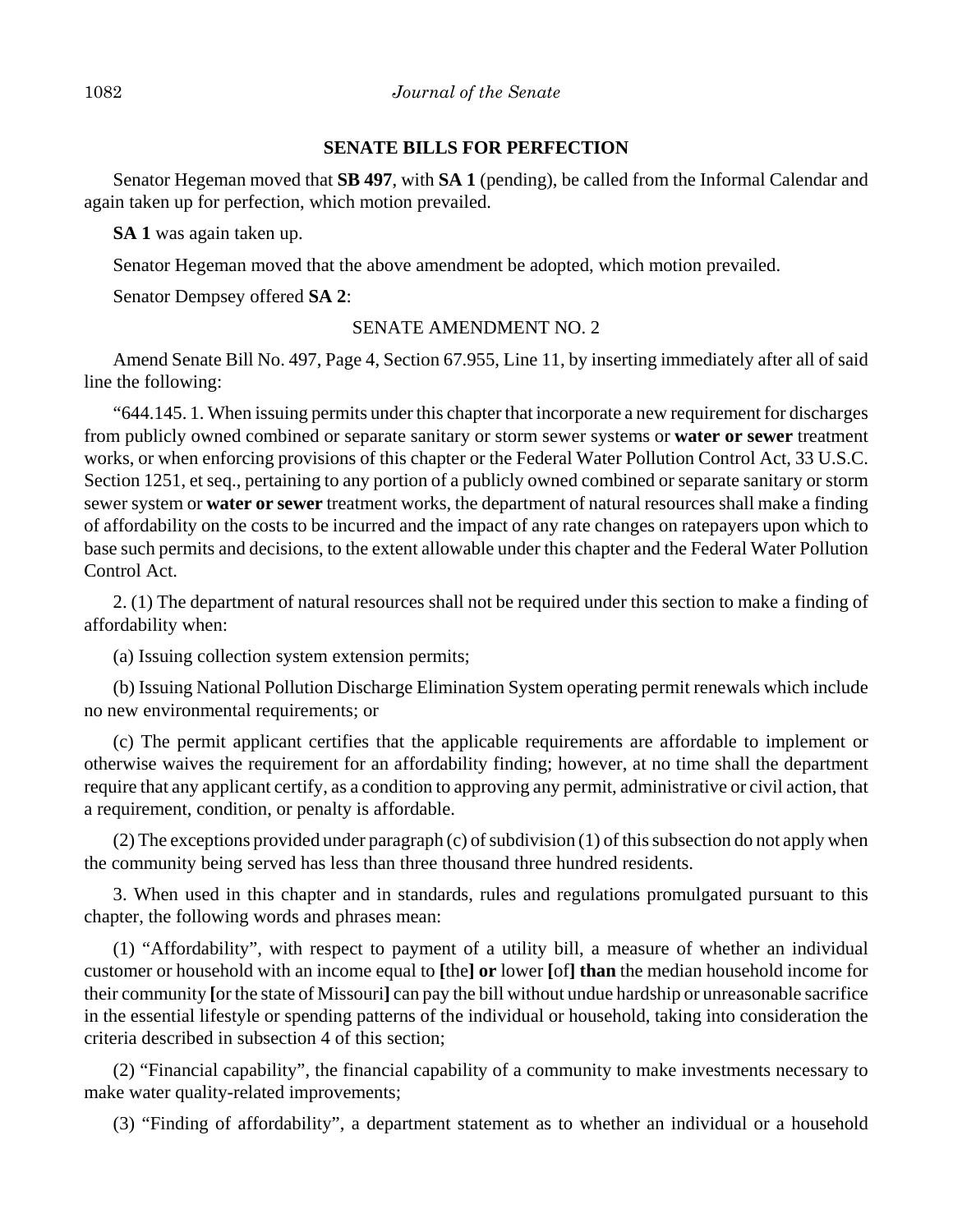receiving as income an amount equal to **[**the**] or** lower **[**of**] than** the median household income for the applicant community **[**or the state of Missouri**]** would be required to make unreasonable sacrifices in **[**their**] the individual's or the household's** essential lifestyle or spending patterns or undergo hardships in order to make the projected monthly payments for sewer services. The department shall make a statement that the proposed changes meet the definition of affordable, or fail to meet the definition of affordable, or are implemented as a federal mandate regardless of affordability.

4. The department of natural resources shall adopt procedures by which it will make affordability findings that evaluate the affordability of permit requirements and enforcement actions described in subsection 1 of this section, and may begin implementing such procedures prior to promulgating implementing regulations. The commission shall have the authority to promulgate rules to implement this section pursuant to chapters 536 and 644, and shall promulgate such rules as soon as practicable. Affordability findings shall be based upon reasonably verifiable data and shall include an assessment of affordability with respect to persons or entities affected. The department shall offer the permittee an opportunity to review a draft affordability finding, and the permittee may suggest changes and provide additional supporting information, subject to subsection 6 of this section. The finding shall be based upon the following criteria:

(1) A community's financial capability and ability to raise or secure necessary funding;

(2) Affordability of pollution control options for the individuals or households at or below the median household income level of the community;

(3) An evaluation of the overall costs and environmental benefits of the control technologies;

(4) Inclusion of ongoing costs of operating and maintaining the existing wastewater collection and treatment system, including payments on outstanding debts for wastewater collection and treatment systems when calculating projected rates;

(5) An inclusion of ways to reduce economic impacts on distressed populations in the community, including but not limited to low- and fixed-income populations. This requirement includes but is not limited to:

(a) Allowing adequate time in implementation schedules to mitigate potential adverse impacts on distressed populations resulting from the costs of the improvements and taking into consideration local community economic considerations; and

(b) Allowing for reasonable accommodations for regulated entities when inflexible standards and fines would impose a disproportionate financial hardship in light of the environmental benefits to be gained;

(6) An assessment of other community investments and operating costs relating to environmental improvements and public health protection;

(7) An assessment of factors set forth in the United States Environmental Protection Agency's guidance, including but not limited to the "Combined Sewer Overflow Guidance for Financial Capability Assessment and Schedule Development" that may ease the cost burdens of implementing wet weather control plans, including but not limited to small system considerations, the attainability of water quality standards, and the development of wet weather standards; and

(8) An assessment of any other relevant local community economic condition.

5. Prescriptive formulas and measures used in determining financial capability, affordability, and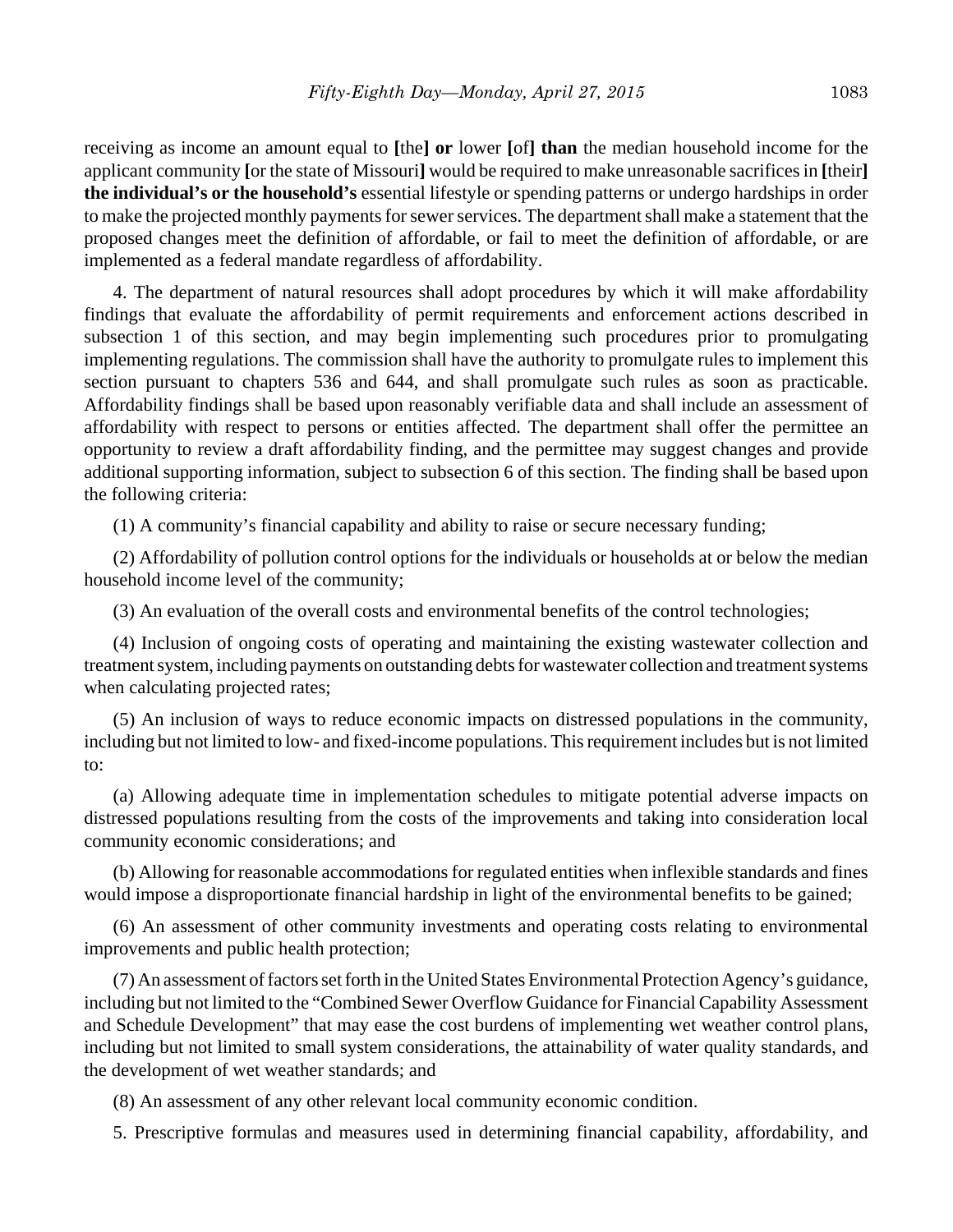thresholds for expenditure, such as median household income, should not be considered to be the only indicator of a community's ability to implement control technology and shall be viewed in the context of other economic conditions rather than as a threshold to be achieved.

6. Reasonable time spent preparing draft affordability findings, allowing permittees to review draft affordability findings or draft permits, or revising draft affordability findings, shall be allowed in addition to the department's deadlines for making permitting decisions pursuant to section 644.051.

7. If the department of natural resources fails to make a finding of affordability where required by this section, then the resulting permit or decision shall be null, void and unenforceable.

8. The department of natural resources' findings under this section may be appealed to the commission pursuant to subsection 6 of section 644.051.

9. The department shall file an annual report by the beginning of the fiscal year with the governor, the speaker of the house of representatives, the president pro tempore of the senate, and the chairs of the committees in both houses having primary jurisdiction over natural resource issues showing at least the following information on the findings of affordability completed in the previous calendar year:

(1) The total number of findings of affordability issued by the department, those categorized as affordable, those categorized as not meeting the definition of affordable, and those implemented as a federal mandate regardless of affordability;

(2) The average increase in sewer rates both in dollars and percentage for all findings found to be affordable;

(3) The average increase in sewer rates as a percentage of median house income in the communities for those findings determined to be affordable and a separate calculation of average increases in sewer rates for those found not to meet the definition of affordable;

(4) A list of all the permit holders receiving findings, and for each permittee the following data taken from the finding of affordability shall be listed:

(a) Current and projected monthly residential sewer rates in dollars;

(b) Projected monthly residential sewer rates as a percentage of median **[**house**] household** income;

(c) Percentage of households at or below the state poverty rate."; and

Further amend the title and enacting clause accordingly.

Senator Dempsey moved that the above amendment be adopted, which motion prevailed.

Senator Schupp offered **SA 3**:

## SENATE AMENDMENT NO. 3

Amend Senate Bill No. 497, Page 4, Section 67.955, Line 11, by inserting immediately after all of said line the following "**Section 1. In any election for the board of directors of a community improvement district as established in sections 67.1401 to 67.1571, no person shall cast more than one ballot.**"

And further amend the title and enacting clause accordingly.

Senator Schupp moved that the above amendment be adopted, which motion prevailed.

On motion of Senator Hegeman, **SB 497**, as amended, was declared perfected and ordered printed.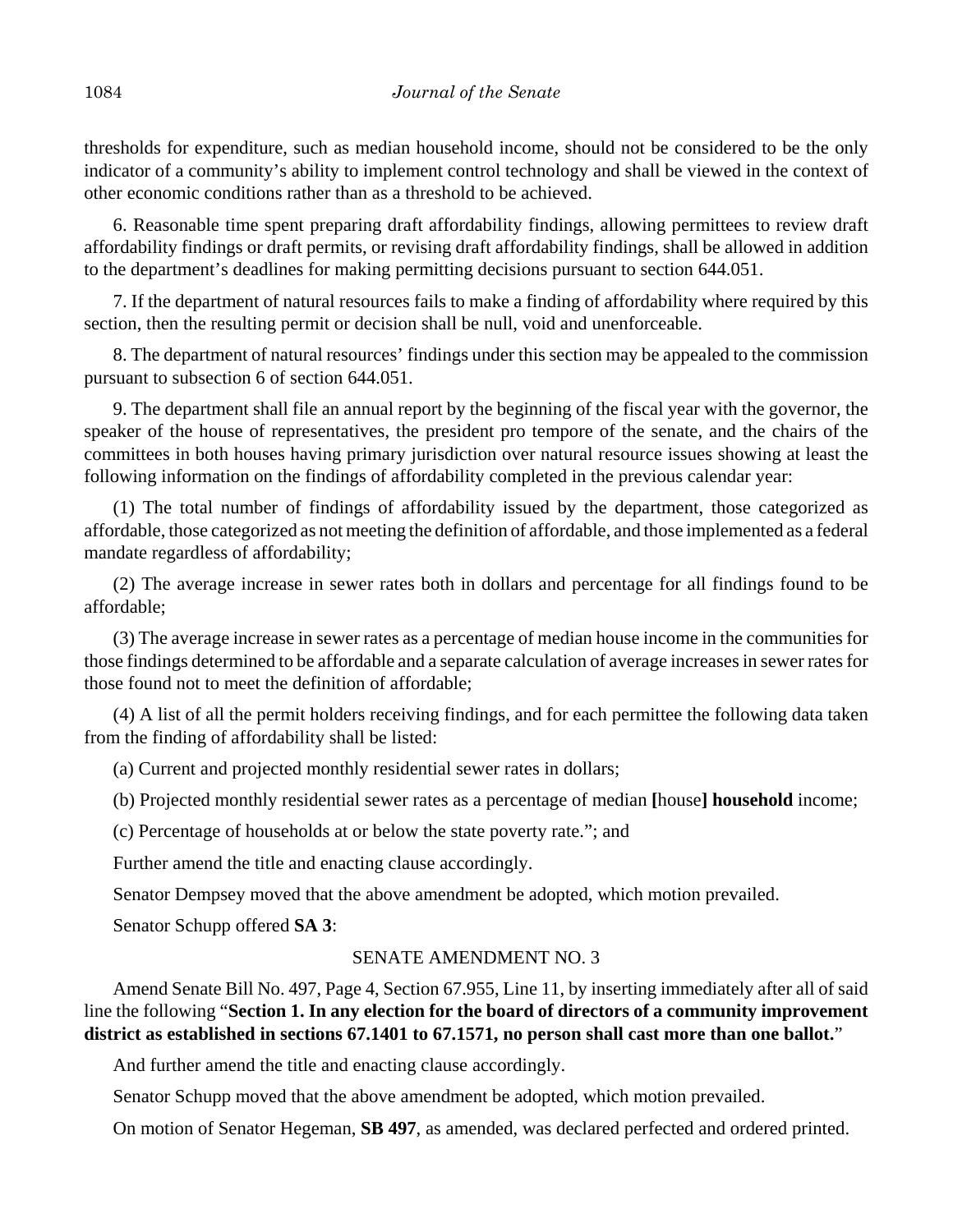Senator Wieland moved that **SB 392** be called from the Informal Calendar and taken up for perfection, which motion prevailed.

On motion of Senator Wieland, **SB 392** was declared perfected and ordered printed.

Senator Riddle moved that **SB 533** be called from the Informal Calendar and taken up for perfection, which motion prevailed.

On motion of Senator Riddle, **SB 533** was declared perfected and ordered printed.

Senator Libla moved that **SB 373** be called from the Informal Calendar and taken up for perfection, which motion prevailed.

Senator Libla offered **SS** for **SB 373**, entitled:

## SENATE SUBSTITUTE FOR SENATE BILL NO. 373

An Act to repeal section 311.730, RSMo, and to enact in lieu thereof two new sections relating to the establishment of the division of alcohol and tobacco control fund.

Senator Libla moved that **SS** for **SB 373** be adopted, which motion prevailed.

On motion of Senator Libla, **SS** for **SB 373** was declared perfected and ordered printed.

Senator Parson moved that **SB 364** be taken up for perfection, which motion prevailed.

On motion of Senator Parson, **SB 364** was declared perfected and ordered printed.

Senator Dixon moved that **SB 463** be taken up for perfection, which motion prevailed.

Senator Kraus offered **SA 1**, which was read:

## SENATE AMENDMENT NO. 1

Amend Senate Bill No. 463, Page 3, Section 135.1150, Lines 80-85, by striking all of said lines from the bill; and

Further amend said bill, page 6, section 135.1180, lines 78-89, by striking all of said lines from the bill.

Senator Kehoe assumed the Chair.

Senator Kraus moved that the above amendment be adopted, which motion prevailed.

On motion of Senator Dixon, **SB 463**, as amended, was declared perfected and ordered printed.

Senator Schaaf moved that **SB 53**, with **SS** (pending), be called from the Informal Calendar and again taken up for perfection, which motion prevailed.

At the request of Senator Schaaf, **SS** for **SB 53** was withdrawn.

Senator Schaaf offered **SS No. 2** for **SB 53**, entitled:

# SENATE SUBSTITUTE NO. 2 FOR SENATE BILL NO. 53

An Act to repeal section 197.318, RSMo, and to enact in lieu thereof one new section relating to certificate of need for long-term care facilities.

Senator Schaaf moved that **SS No. 2** for **SB 53** be adopted.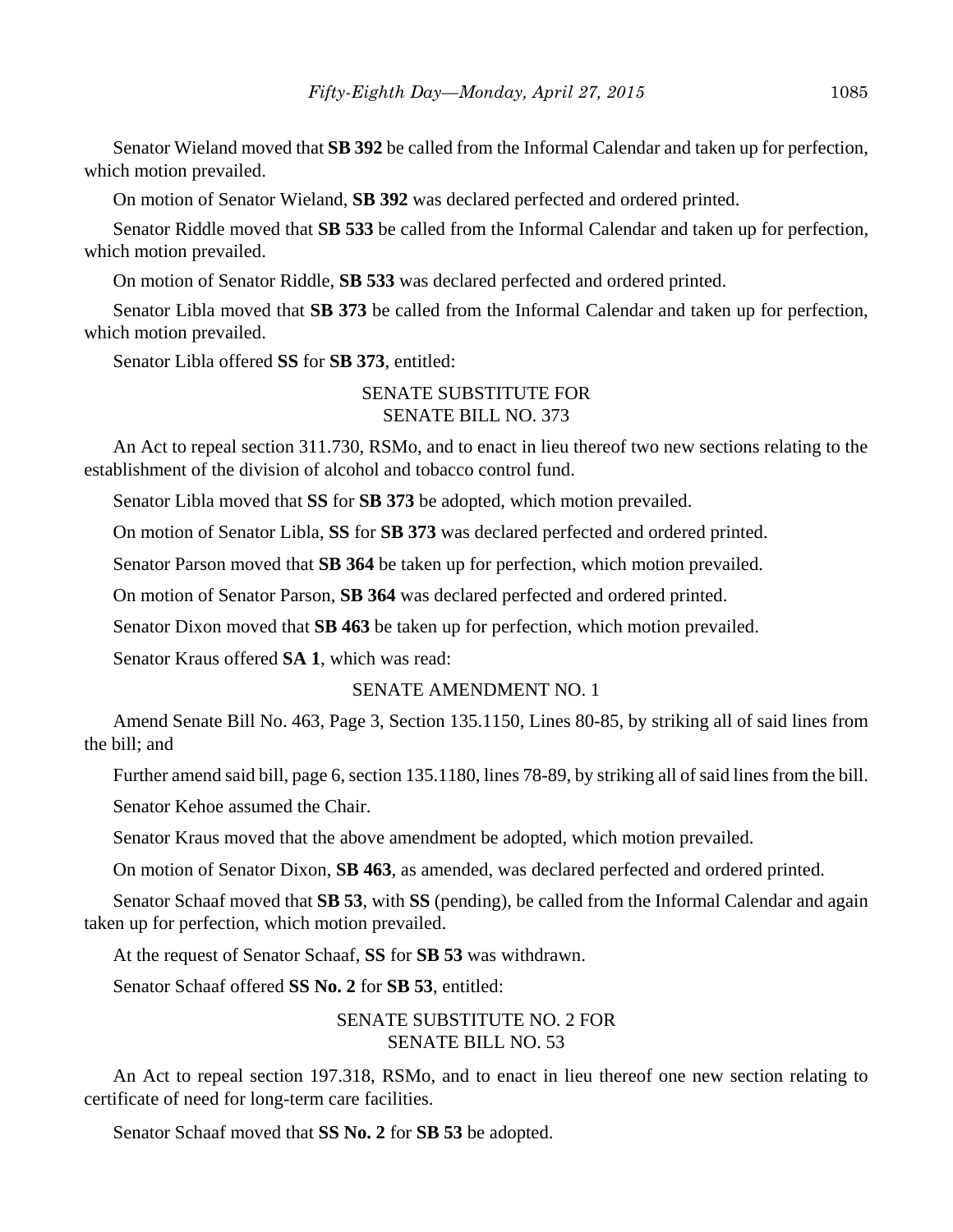Senator Sifton offered **SA 1**:

## SENATE AMENDMENT NO. 1

Amend Senate Substitute No. 2 for Senate Bill No. 53, Page 1, In the Title, Lines 3-4, by striking the following: "certificate of need for long-term care facilities" and inserting in lieu thereof "health care"; and

Further amend said bill and page, section A, line 3 of said page, by inserting after all of said line the following:

"**191.875. 1. This section shall be known as the "Health Care Cost Reduction and Transparency Act".**

**2. As used in this section, the following terms shall mean:**

**(1) "Department", the department of health and senior services;**

**(2) "DRG", diagnosis related group;**

**(3) "Estimate of cost", an estimate based on the information entered and assumptions about typical utilization and costs for health care services. Such estimates of cost shall encompass only those services within the direct control of the health care provider and shall include the following:**

**(a) The amount that will be charged to a patient for the health services if all charges are paid in full without a public or private third party paying for any portion of the charges;**

**(b) The average negotiated settlement on the amount that will be charged to a patient required to be provided in paragraph (a) of this subdivision;**

**(c) The amount of any MO HealthNet reimbursement for the health care services, including claims and pro rata supplemental payments, if known;**

**(d) The amount of any Medicare reimbursement for the medical services, if known; and**

**(e) The amount of any insurance copayments for the health benefit plan of the patient, if known;**

**(4) "Health care provider", any ambulatory surgical center, assistant physician, chiropractor, clinical psychologist, dentist, hospital, long-term care facility, nurse anesthetist, optometrist, pharmacist, physical therapist, physician, physician assistant, podiatrist, registered nurse, or other licensed health care facility or professional providing health care services in this state;**

**(5) "Health carrier", an entity as such term is defined under section 376.1350;**

**(6) "Hospital", as such term is defined under section 197.020;**

**(7) "Insurance costs", an estimate of cost of covered services provided by a health carrier based on a specific insured's coverage and health care services to be provided. Such insurance cost shall include:**

**(a) The average negotiated reimbursement amount to any health care provider;**

**(b) Any deductibles, copayments, or coinsurance amounts, including those whose disclosure is mandated under section 376.446; and**

**(c) Any amounts not covered under the health benefit plan;**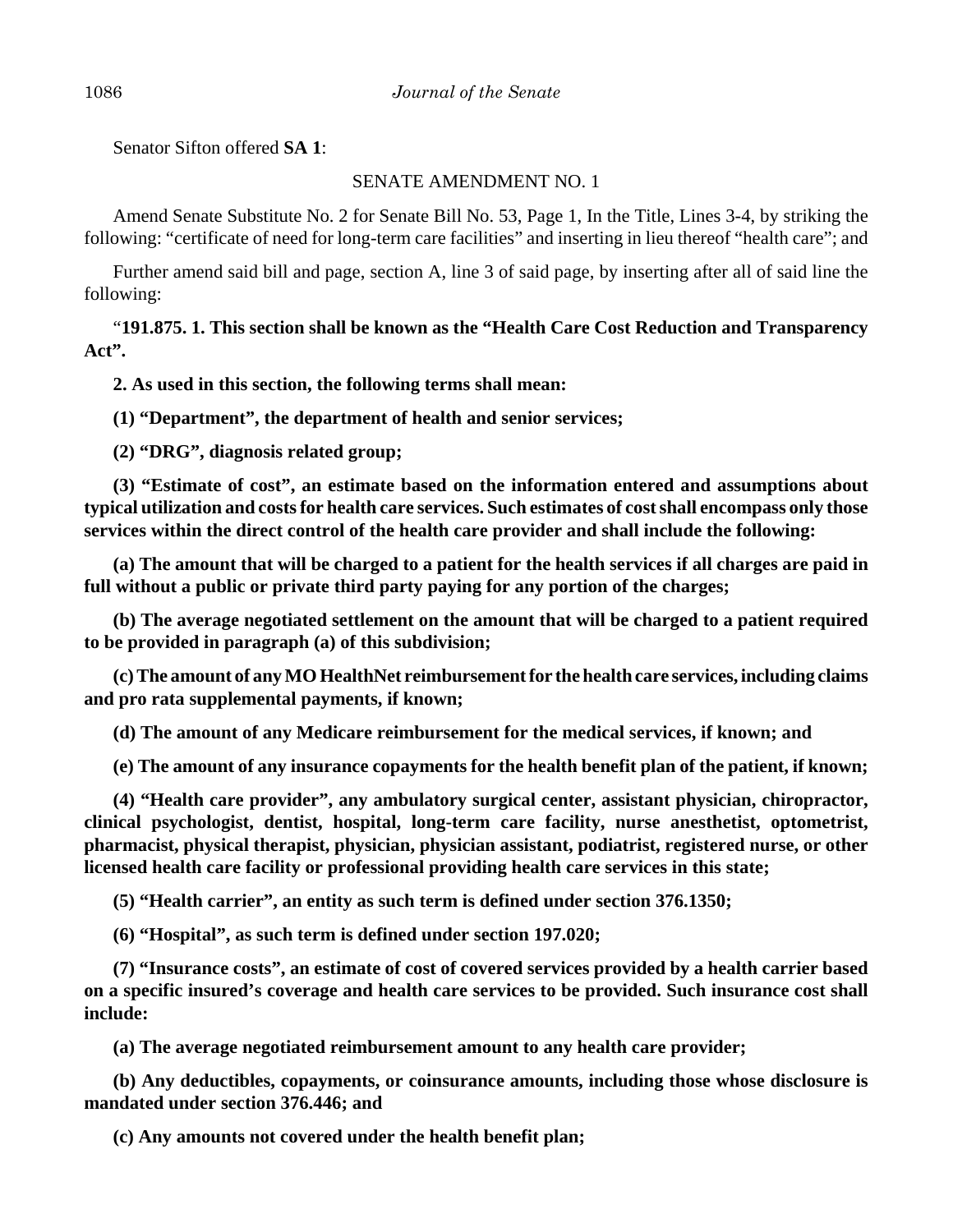**(8) "Public or private third party", a state government, the federal government, employer, health carrier, third-party administrator, or managed care organization.**

**3. On or after July 1, 2016, any patient or consumer of health care services who makes a written request for an estimate of the cost of health care services from a health care provider shall be provided such estimate no later than five business days after receiving such request, except when the requested information is posted on the department's website under subsection 8 of this section. Any patient or consumer of health care services who makes a written request for the insurance costs from such patient's or consumer's health carrier shall be provided such insurance costs no later than five business days after receiving such request. The provisions of this subsection shall not apply to emergency health care services.**

**4. Health care providers, and the department under subsection 8 of this section, shall include with any estimate of costs the following: "Your estimated cost is based on the information entered and assumptions about typical utilization and costs. The actual amount billed to you may be different from the estimate of costs provided to you. Many factors affect the actual bill you will receive, and this estimate of costs does not account for all of them. Additionally, the estimate of costs is not a guarantee of insurance coverage. You will be billed at the health care provider's charge for any service provided to you that is not a covered benefit under your plan. Please check with your insurance company to receive an estimate of the amount you will owe under your plan or if you need help understanding your benefits for the service chosen.".**

**5. Health carriers shall include with any insurance costs the following: "Your insurance costs are based on the information entered and assumptions about typical utilization and costs. The actual amount of insurance costs and the amount billed to you may be different from the insurance costs provided to you. Many factors affect the actual insurance costs, and the insurance costs provided do not account for all of them. Additionally, the insurance costs provided are limited to the specific information provided and are not a guarantee of insurance coverage for additional services. You will be billed at the health care provider's charge for any service provided to you that is not a covered benefit under your plan. You may contact us if you need further assistance in understanding your benefits for the service chosen.".**

**6. Each health care provider shall also make available the percentage or amount of any discounts for cash payment of any charges incurred through the health care provider's website or by making it available at the health care provider's location.**

**7. Nothing in this section shall be construed as violating any health care provider contract provisions with a health carrier that prohibit disclosure of the health care provider's fee schedule with a health carrier to third parties.**

**8. The department of health and senior services shall make available to the public on its website the most current price information it receives from hospitals under subsections 9 and 10 of this section. The department shall provide this information in a manner that is easily understood by the public and meets the following minimum requirements:**

**(1) Information for each participating hospital shall be listed separately and hospitals shall be listed in groups by category as determined by the department in rules adopted under this section;**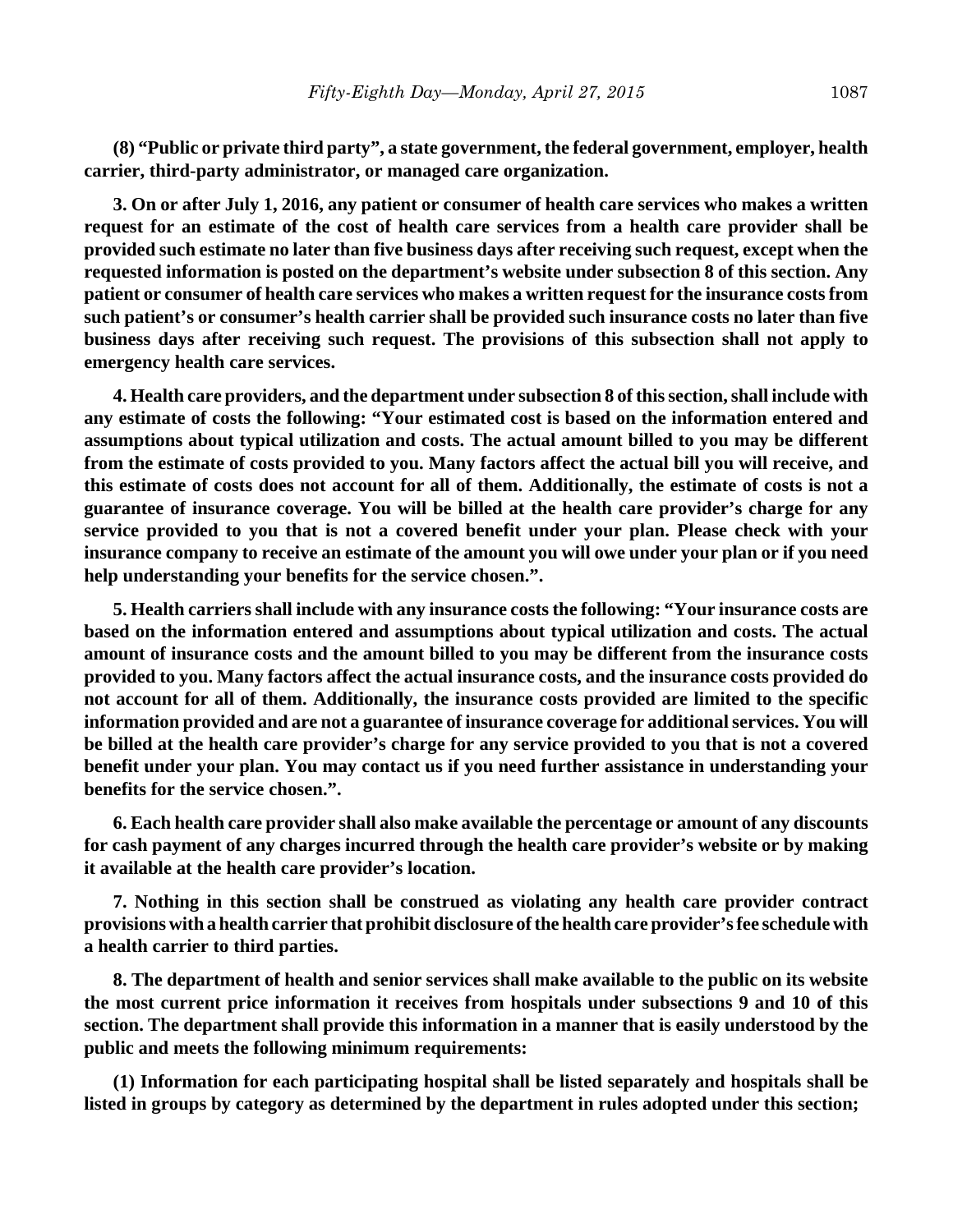**(2) Information for each hospital outpatient department shall be listed separately.**

**9. Beginning with the quarter ending June 30, 2016, and quarterly thereafter, each participating hospital shall provide to the department, in the manner and format determined by the department, the following information about the one hundred most frequently reported admissions by DRG for inpatients as established by the department:**

**(1) The amount that will be charged to a patient for each DRG if all charges are paid in full without a public or private third party paying for any portion of the charges;**

**(2) The average negotiated settlement on the amount that will be charged to a patient required to be provided in subdivision (1) of this subsection;**

**(3) The amount of MO HealthNet reimbursement for each DRG, including claims and pro rata supplemental payments; and**

**(4) The amount of Medicare reimbursement for each DRG.**

**A hospital shall not report or be required to report the information required by this subsection for any of the one hundred most frequently reported admissions where the reporting of that information reasonably could lead to the identification of the person or persons admitted to the hospital in violation of the federal Health Insurance Portability and Accountability Act of 1996 (HIPAA) or other federal law.**

**10. Beginning with the quarter ending June 30, 2016, and quarterly thereafter, each participating hospital shall provide to the department, in a manner and format determined by the department, information on the total costs for the twenty most common outpatient surgical procedures and the twenty most common imaging procedures, by volume, performed in hospital outpatient settings. Participating hospitals shall report this information in the same manner as required by subsection 9 of this section, provided that hospitals shall not report or be required to report the information required by this subsection where the reporting of that information reasonably could lead to the identification of the person or persons admitted to the hospital in violation of HIPAA or other federal law.**

**11. A hospital shall provide the information specified under subsection 9 and 10 of this section to the department. A hospital which does so shall not be required to provide that information pursuant to subsection 3 of this section.**

**12. Any data disclosed to the department by a hospital under subsections 9 and 10 of this section shall be the sole property of the hospital that submitted the data. Any data or product derived from the data disclosed under subsections 9 and 10 of this section, including a consolidation or analysis of the data, shall be the sole property of the state. Any proprietary information received by the department shall be a proprietary interest and may be closed under the provisions of subdivision (15) of section 610.021. The department shall not allow information it receives or discloses under subsections 9 and 10 of this section to be used by any person or entity for commercial purposes.**

**13. The department shall promulgate rules to implement the provisions of this section. The rules relating to subsections 8 to 12 of this section shall include all of the following:**

**(1) The one hundred most frequently reported DRGs for inpatients for which participating**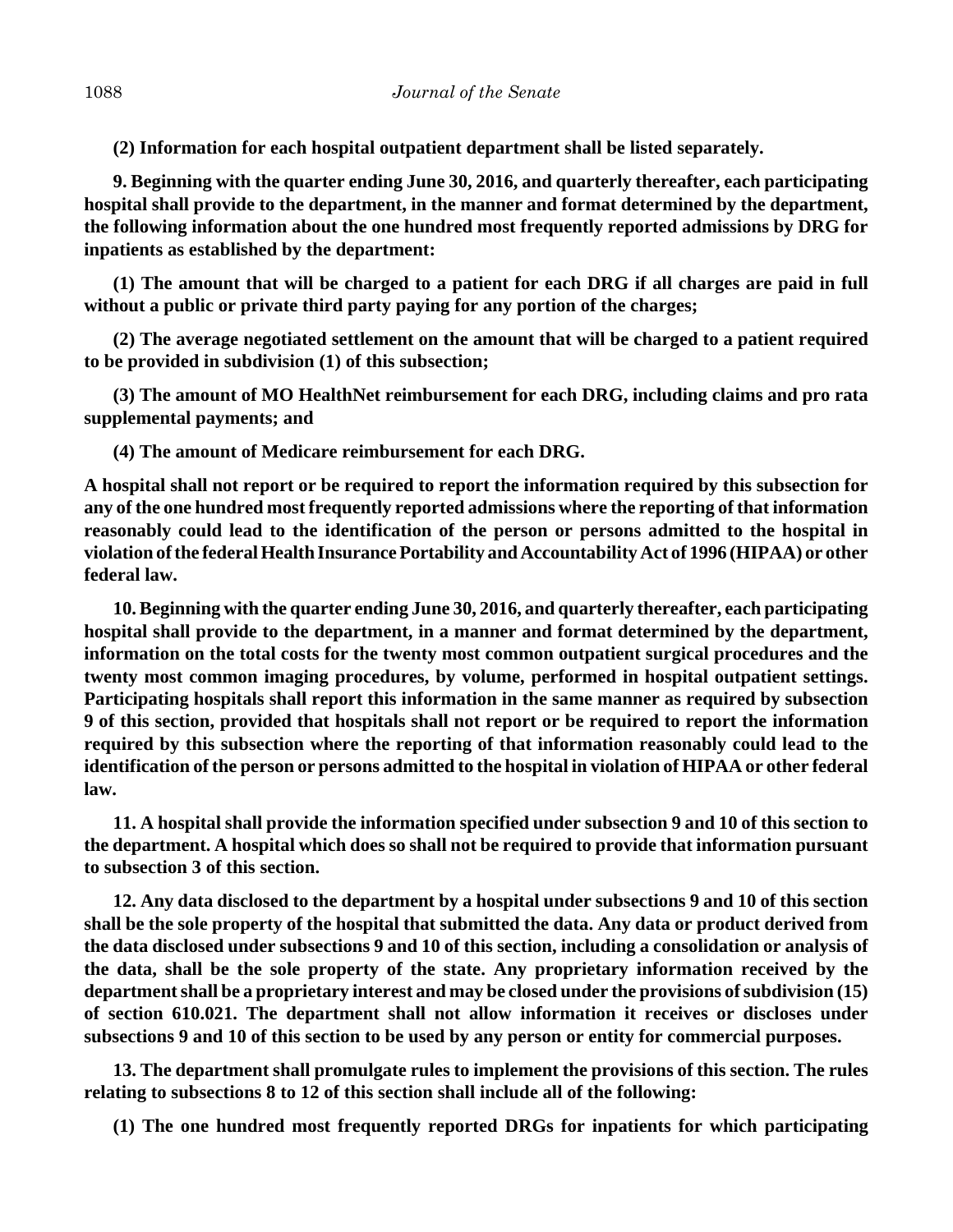**hospitals will provide the data required under subsection 9 of this section;**

**(2) Specific categories by which hospitals shall be grouped for the purpose of disclosing this information to the public on the department's website; and**

**(3) The twenty most common outpatient surgical procedures and the twenty most common imaging procedures, by volume, performed in a hospital outpatient setting required under subsection 10 of this section.**

**Any rule or portion of a rule, as that term is defined in section 536.010 that is created under the authority delegated in this section shall become effective only if it complies with and is subject to all of the provisions of chapter 536, and, if applicable, section 536.028. This section and chapter 536 are nonseverable and if any of the powers vested with the general assembly pursuant to chapter 536, to review, to delay the effective date, or to disapprove and annul a rule are subsequently held unconstitutional, then the grant of rulemaking authority and any rule proposed or adopted after August 28, 2015, shall be invalid and void.**"; and

Further amend the title and enacting clause accordingly.

Senator Sifton moved that the above amendment be adopted.

Senator Schaaf raised the point of order that **SA 1** is out of order as it goes beyond the scope of the bill.

The point of order was referred to the President Pro Tem, who ruled it well taken.

At the request of Senator Schaaf, **SB 53**, with **SS No. 2** (pending), was placed on the Informal Calendar.

## **PRIVILEGED MOTIONS**

Senator Schmitt moved that the Senate refuse to concur in **HCS** for **SS** for **SCS** for **SB 5**, as amended, and request the House to recede from its position or, failing to do so, grant the Senate a conference thereon, which motion prevailed.

## **HOUSE BILLS ON THIRD READING**

**HB 458**, introduced by Representative Allen, with **SCS**, entitled:

An Act to repeal section 160.775, RSMo, and to enact in lieu thereof one new section relating to school safety.

Was taken up by Senator Schmitt.

**SCS** for **HB 458**, entitled:

# SENATE COMMITTEE SUBSTITUTE FOR HOUSE BILL NO. 458

An Act to repeal section 160.775, RSMo, and to enact in lieu thereof one new section relating to school safety.

Was taken up.

Senator Schmitt offered **SS** for **SCS** for **HB 458**, entitled: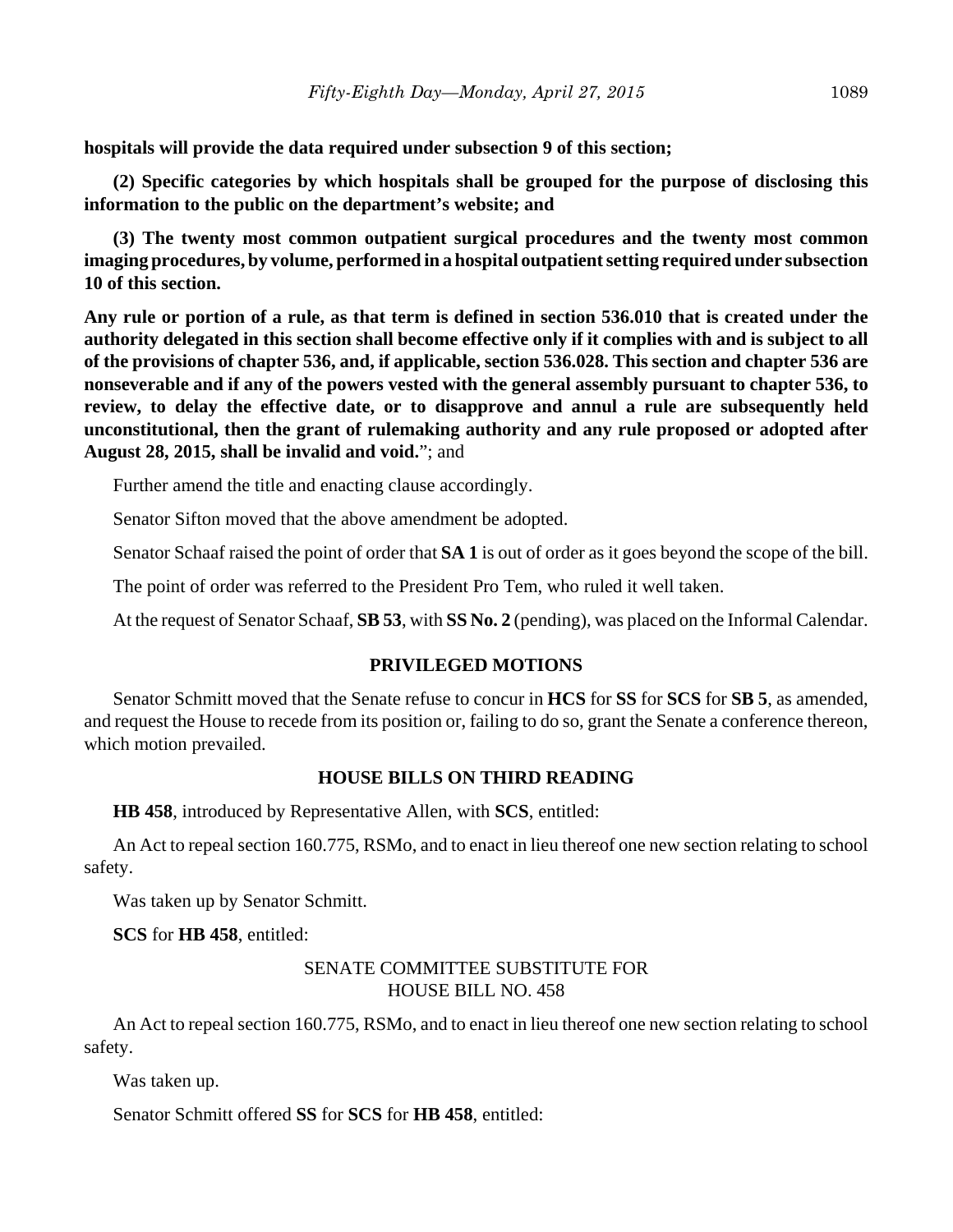#### 1090 *Journal of the Senate*

## SENATE SUBSTITUTE FOR SENATE COMMITTEE SUBSTITUTE FOR HOUSE BILL NO. 458

An Act to repeal section 160.775, RSMo, and to enact in lieu thereof one new section relating to school safety.

Senator Schmitt moved that **SS** for **SCS** for **HB 458** be adopted.

Senator Chappelle-Nadal offered **SA 1**:

## SENATE AMENDMENT NO. 1

Amend Senate Substitute for Senate Committee Substitute for House Bill No. 458, Page 6, Section 160.775, Line 10 by inserting after the word "personnel" the following: "**, students,**"

Senator Chappelle-Nadal moved that the above amendment be adopted, which motion prevailed.

Senator Schupp offered **SA 2**:

#### SENATE AMENDMENT NO. 2

Amend Senate Substitute for Senate Committee Substitute for House Bill No. 458, Page 6, Section 160.775, Line 26, by inserting immediately after said line the following:

"**170.047. 1. Beginning in the 2016-2017 school year, any licensed educator may annually complete up to two hours of training or professional development in youth suicide awareness and prevention as part of the professional development hours required for state board of education certification.**

**2. The department of elementary and secondary education shall develop guidelines suitable for training or professional development in youth suicide awareness and prevention. The department shall develop materials that may be used for such training or professional development.**

**3. For purposes of this section, the term "licensed educator" shall refer to any teacher with a certificate of license to teach issued by the state board of education or any other educator or administrator required to maintain a professional license issued by the state board of education.**

**4. The department of elementary and secondary education may promulgate rules and regulations to implement this section.**

**5. Any rule or portion of a rule, as that term is defined in section 536.010 that is created under the authority delegated in this section shall become effective only if it complies with and is subject to all of the provisions of chapter 536, and, if applicable, section 536.028. This section and chapter 536 are nonseverable and if any of the powers vested with the general assembly pursuant to chapter 536, to review, to delay the effective date, or to disapprove and annul a rule are subsequently held unconstitutional, then the grant of rulemaking authority and any rule proposed or adopted after August 28, 2015, shall be invalid and void.**

**170.048. 1. By July 1, 2017, each district shall adopt a policy for youth suicide awareness and prevention, including the training and education of district employees.**

**2. Each district's policy shall address, but need not be limited to the following:**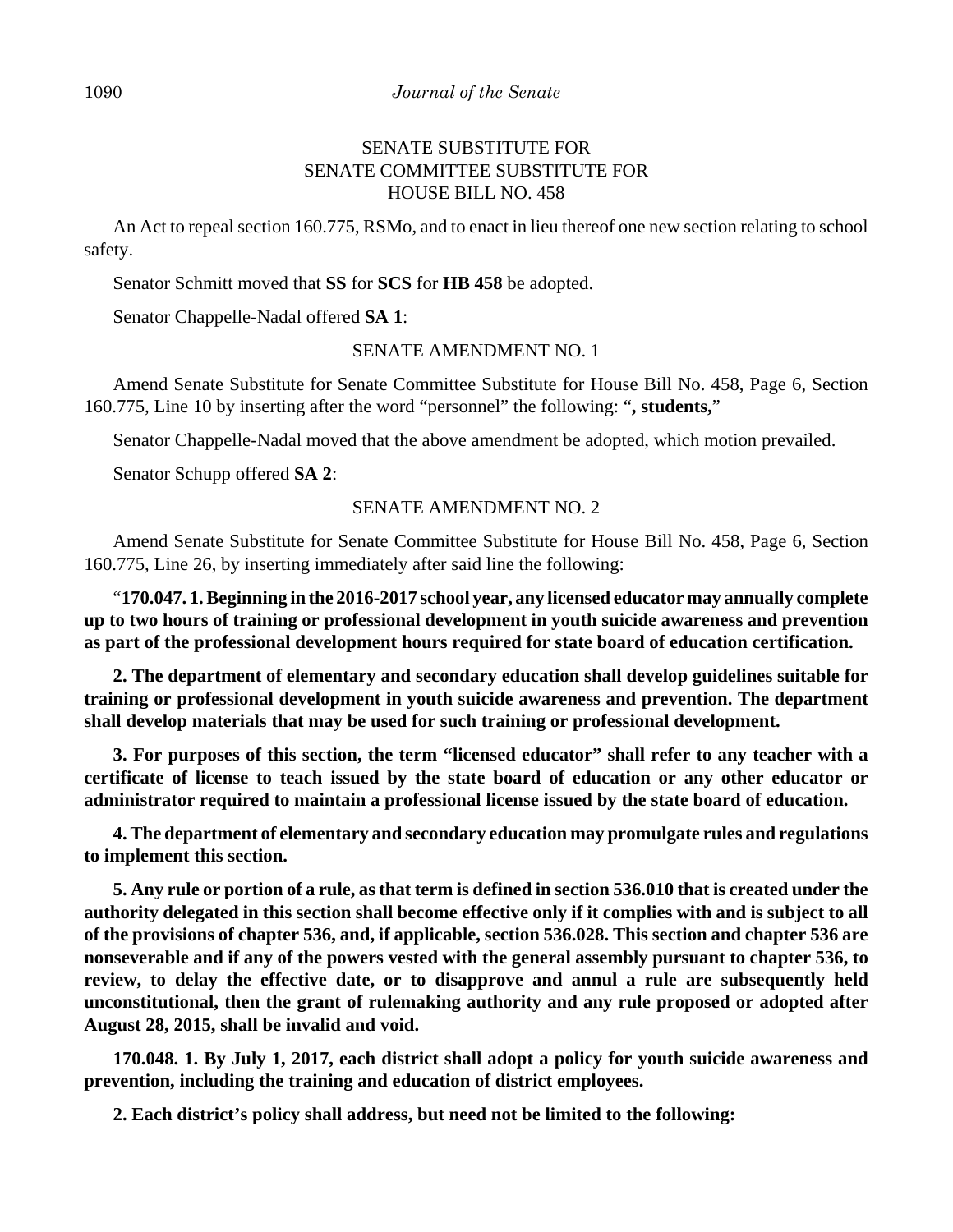- **(1) Strategies that can help identify students who are at possible risk of suicide;**
- **(2) Strategies and protocols for helping students at possible risk of suicide; and**

**(3) Protocols for responding to a suicide death.**

**3. By July 1, 2016, the department of elementary and secondary education shall develop a model policy that districts may adopt. When developing the model policy, the department shall cooperate, consult with, and seek input from organizations that have expertise in youth suicide awareness and prevention. By July 1, 2020, and at least every three years thereafter, the department shall request information and seek feedback from districts on their experience with the policy for youth suicide awareness and prevention. The department shall review this information and may use it to adapt the department's model policy. The department shall post any information on its website that it has received from districts that it deems relevant. The department shall not post any confidential information or any information that personally identifies any student or school employee.**; and

Further amend the title and enacting clause accordingly.

Senator Schupp moved that the above amendment be adopted, which motion prevailed.

Senator Dixon offered **SA 3**, which was read:

## SENATE AMENDMENT NO. 3

Amend Senate Substitute for Senate Committee Substitute for House Bill No. 458, Page 1, Section 160.775, Line 14, by inserting immediately after the word "Bullying" the following: "**by students**"; and further amend said line by striking "by students".

Senator Dixon moved that the above amendment be adopted, which motion prevailed.

Senator Sifton offered **SA 4**:

## SENATE AMENDMENT NO. 4

Amend Senate Substitute for Senate Committee Substitute for House Bill No. 458, Page 2, Section 160.775, Line 7, by inserting an opening bracket "**[**" immediately before the word "and"; and further amend line 9 by inserting a closing bracket "**]**" immediately after the word "treatment".

Senator Sifton moved that the above amendment be adopted, which motion failed.

Senator Chappelle-Nadal offered **SA 5**:

## SENATE AMENDMENT NO. 5

Amend Senate Substitute for Senate Committee Substitute for House Bill No. 458, Page 6, Section 160.775, Line 26, by inserting after all of said line the following:

"210.861. 1. When the tax prescribed by section 210.860 or section 67.1775 is established, the governing body of the city or county or city not within a county shall appoint a board of directors consisting of nine members, who shall be residents of the city or county or city not within a county. All board members shall be appointed to serve for a term of three years, except that of the first board appointed, three members shall be appointed for one-year terms, three members for two-year terms and three members for three-year terms. Board members may be reappointed. In a city not within a county, or any county of the first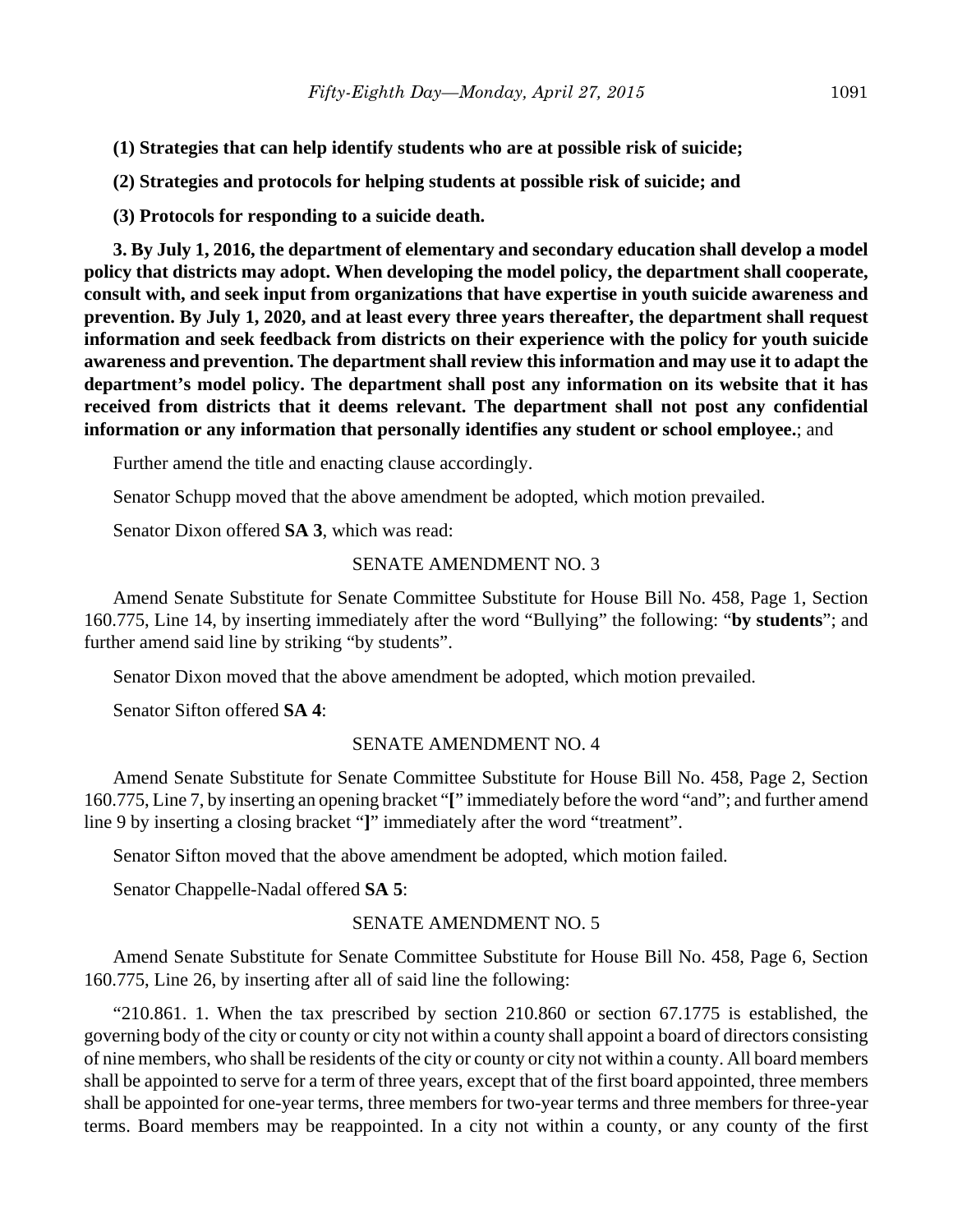classification with a charter form of government with a population not less than nine hundred thousand inhabitants, or any county of the first classification with a charter form of government with a population not less than two hundred thousand inhabitants and not more than six hundred thousand inhabitants, or any noncharter county of the first classification with a population not less than one hundred seventy thousand and not more than two hundred thousand inhabitants, or any noncharter county of the first classification with a population not less than eighty thousand and not more than eighty-three thousand inhabitants, or any third classification county with a population not less than twenty-eight thousand and not more than thirty thousand inhabitants, or any county of the third classification with a population not less than nineteen thousand five hundred and not more than twenty thousand inhabitants the members of the community mental health board of trustees appointed pursuant to the provisions of sections 205.975 to 205.990 shall be the board members for the community children's services fund. The directors shall not receive compensation for their services, but may be reimbursed for their actual and necessary expenses.

2. The board shall elect a chairman, vice chairman, treasurer, and such other officers as it deems necessary for its membership. Before taking office, the treasurer shall furnish a surety bond, in an amount to be determined and in a form to be approved by the board, for the faithful performance of his or her duties and faithful accounting of all moneys that may come into his or her hands. The treasurer shall enter into the surety bond with a surety company authorized to do business in Missouri, and the cost of such bond shall be paid by the board of directors. The board shall administer and expend all funds generated pursuant to section 210.860 or section 67.1775 in a manner consistent with this section.

3. The board may contract with public or not-for-profit agencies licensed or certified where appropriate to provide qualified services and may place conditions on the use of such funds. The board shall reserve the right to audit the expenditure of any and all funds. The board and any agency with which the board contracts may establish eligibility standards for the use of such funds and the receipt of services. No member of the board shall serve on the governing body, have any financial interest in, or be employed by any agency which is a recipient of funds generated pursuant to section 210.860 or section 67.1775.

4. Revenues collected and deposited in the community children's services fund may be expended for the purchase of the following services:

(1) Up to thirty days of temporary shelter for abused, neglected, runaway, homeless or emotionally disturbed youth; respite care services; and services to unwed mothers;

(2) Outpatient chemical dependency and psychiatric treatment programs; counseling and related services as a part of transitional living programs; home-based and community-based family intervention programs; unmarried parent services; crisis intervention services, inclusive of telephone hotlines; and prevention programs which promote healthy lifestyles among children and youth and strengthen families;

(3) Individual, group, or family professional counseling and therapy services; psychological evaluations; and mental health screenings.

5. Revenues collected and deposited in the community children's services fund may not be expended for inpatient medical, psychiatric, and chemical dependency services, or for transportation services.

**6. (1) In fiscal years 2016 and 2017, in any county with a charter form of government and with more than nine hundred fifty thousand inhabitants that contains all or any portion of a school district that has been designated as unaccredited or provisionally accredited by the state board of education, up to five percent of the service fund's yearly revenues, based on the total dollar amount needed to**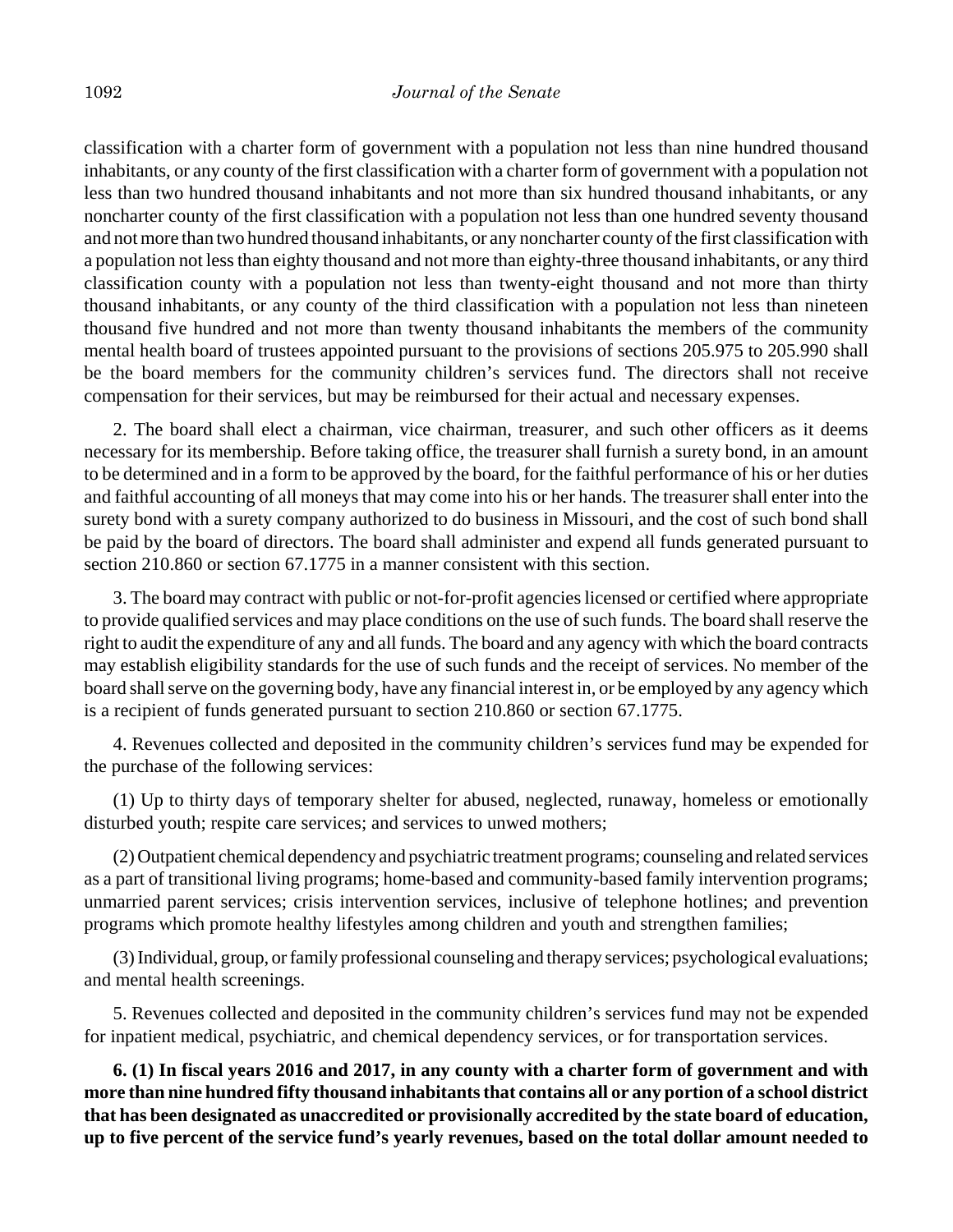**provide services as determined by a needs assessment, shall be devoted to a grant program that delivers services directly to schools in such districts according to the procedure in this subsection. The president of the school board shall notify the board of directors within five business days after such designation. The board shall, in its budget process for the following fiscal year, ensure that the total amount of funds needed to provide services based on the needs assessment is allocated according to this subsection, not to exceed five percent of the service fund's yearly revenues. If the total amount of funds needed to provide such services exceeds five percent of the service fund's yearly revenues, the funds shall be distributed in an order based on the greatest need for each district. Any moneys distributed from the fund to a district shall be subject to an annual audit.**

**(2) The board shall undertake a needs assessment for any such school district within ninety days after receipt of the notice under this subsection. The needs assessment shall be used as a basis for comprehensive mental health wraparound services delivery for which the board shall contract as provided under subsection 3 of this section.**

**(3) The board shall appoint one of its members to a direct school service coordinating committee, which is hereby created. The board may appoint an additional one of its members to serve as an exofficio member. The board shall appoint a social worker to the committee. The school board of each affected district shall appoint two parents with a child enrolled in a public school in the district based on school district identification numbers from the department of elementary and secondary education, rotating year to year from highest number to lowest number. The school board of each affected district shall appoint a school services staff member. The superintendent of each affected district shall serve on the committee. An additional member from each affected district may be appointed to serve as an ex-officio member.**

**(4) The direct school service coordinating committee shall provide recommendations and oversight to the program of contracted services under this subsection.**

**(5) If an additional district becomes unaccredited or provisionally accredited in the service area of the children's services fund, the general assembly shall review the percentage of revenue dedicated to the grant program for a possible increase.**

#### **(6) The provisions of this subsection shall terminate on June 30, 2017.**"; and

Further amend the title and enacting clause accordingly.

 $\overline{y}$ 

Senator Chappelle-Nadal moved that the above amendment be adopted, which motion prevailed.

Senator Schmitt moved that **SS** for **SCS** for **HB 458**, as amended, be adopted, which motion prevailed.

On motion of Senator Schmitt, **SS** for **SCS** for **HB 458**, as amended, was read the 3rd time and passed by the following vote:

| YEAS—Senators |                 |            |        |         |             |         |          |
|---------------|-----------------|------------|--------|---------|-------------|---------|----------|
| <b>Brown</b>  | Chappelle-Nadal | Cunningham | Curls  | Dempsey | Dixon       | Emery   | Hegeman  |
| Keaveny       | Kehoe           | Kraus      | LeVota | Libla   | Munzlinger  | Nasheed | Onder    |
| Parson        | Pearce          | Richard    | Riddle | Romine  | Sater       | Schaaf  | Schaefer |
| Schatz        | Schmitt         | Schupp     | Sifton | Silvey  | Wallingford | Walsh   | Wasson   |
| Wieland-33    |                 |            |        |         |             |         |          |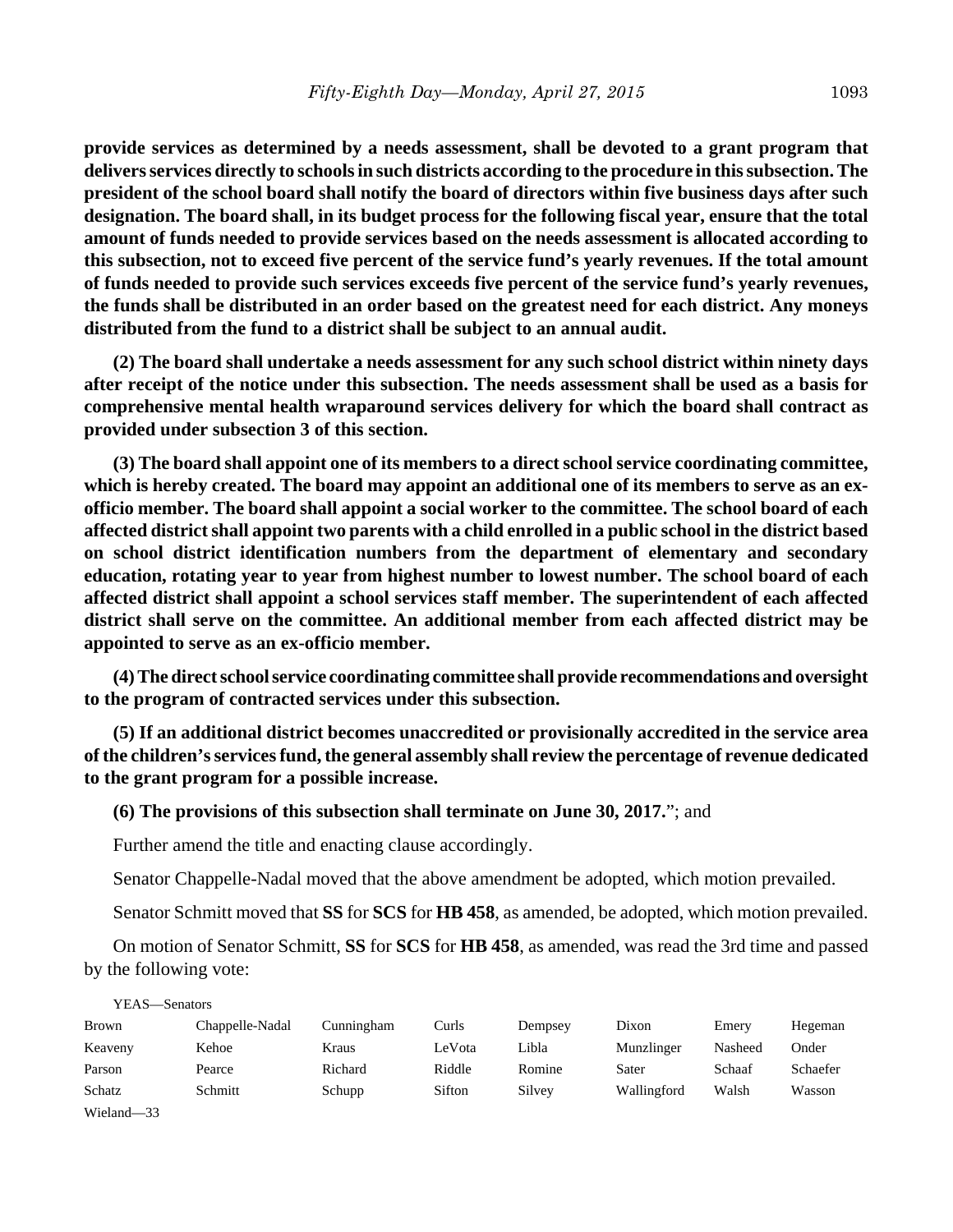NAYS—Senators—None

Absent—Senators—None

Absent with leave—Senator Holsman—1

Vacancies—None

The President declared the bill passed.

On motion of Senator Schmitt, title to the bill was agreed to.

Senator Schmitt moved that the vote by which the bill passed be reconsidered.

Senator Richard moved that motion lay on the table, which motion prevailed.

## **REPORTS OF STANDING COMMITTEES**

Senator Richard, Chairman of the Committee on Rules, Joint Rules, Resolutions and Ethics, submitted the following reports:

Mr. President: Your Committee on Rules, Joint Rules, Resolutions and Ethics, to which were referred **SB 364**; **SS** for **SB 373**; **SB 392**; **SB 392**; **SB 497**; **SB 533**; and **SB 463**, begs leave to report that it has examined the same and finds that the bills have been truly perfected and that the printed copies furnished the Senators are correct.

## **MESSAGES FROM THE HOUSE**

The following messages were received from the House of Representatives through its Chief Clerk:

Mr. President: I am instructed by the House of Representatives to inform the Senate that the House has taken up and passed **HCS** for **HB 1312**, entitled:

An Act to amend chapter 620, RSMo, by adding thereto one new section relating to the classification of tax credits by the department of economic development.

In which the concurrence of the Senate is respectfully requested.

Read 1st time.

Also,

Mr. President: I am instructed by the House of Representatives to inform the Senate that the House has taken up and passed **HCS** for **HB 884**, entitled:

An Act to amend chapter 205, RSMo, by adding thereto one new section relating to investments made by county hospitals.

In which the concurrence of the Senate is respectfully requested.

Read 1st time.

Also,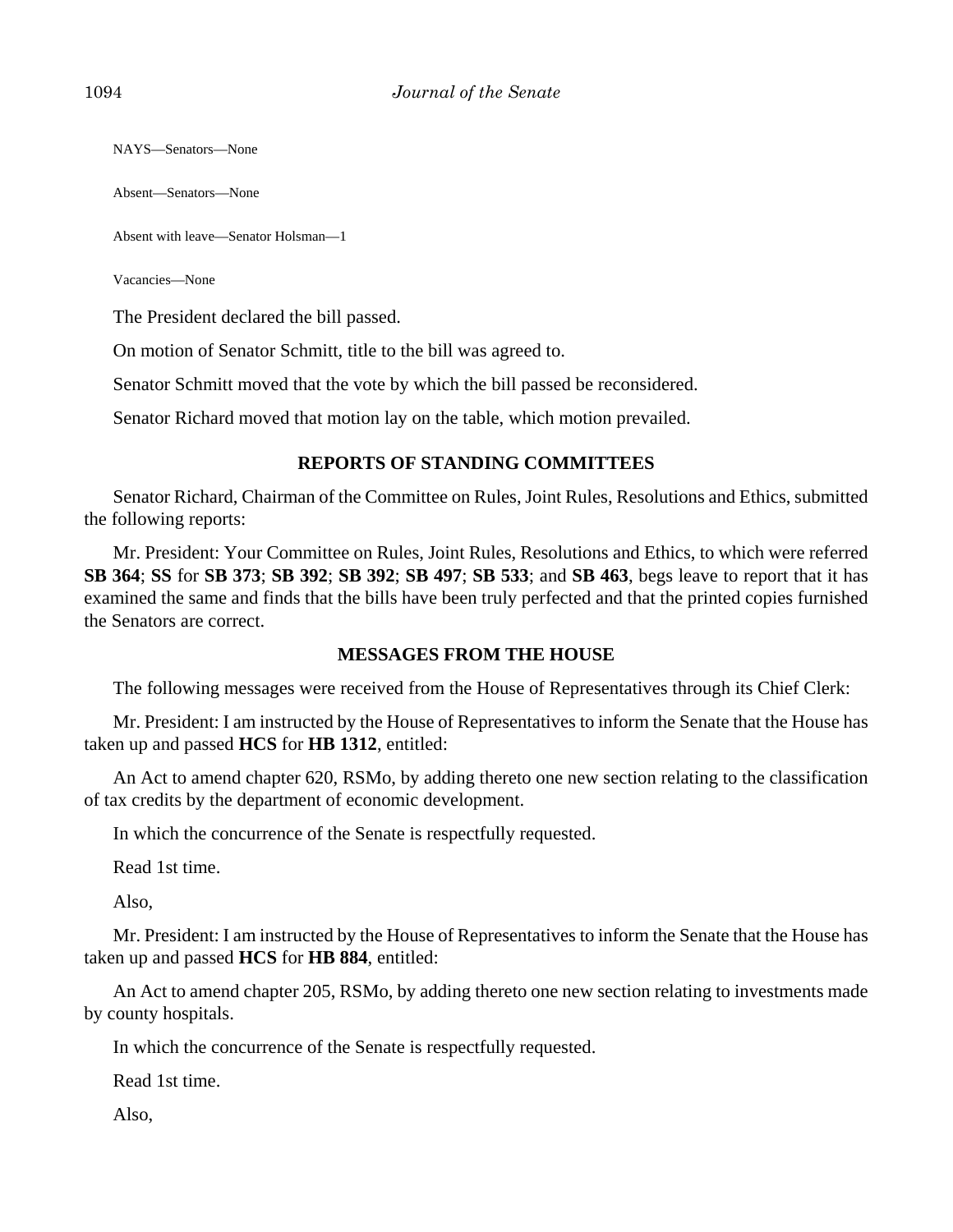Mr. President: I am instructed by the House of Representatives to inform the Senate that the House has taken up and passed **HCS** for **HB 519**, entitled:

An Act to amend chapter 105, RSMo, by adding thereto one new section relating to administrative leave for state employees.

In which the concurrence of the Senate is respectfully requested.

Read 1st time.

Also,

Mr. President: I am instructed by the House of Representatives to inform the Senate that the House has taken up and passed **HCS** for **HB 375**, entitled:

An Act to repeal sections 537.345 and 537.348, RSMo, and to enact in lieu thereof two new sections relating to liability for landowners.

In which the concurrence of the Senate is respectfully requested.

Read 1st time.

Also,

Mr. President: I am instructed by the House of Representatives to inform the Senate that the House has taken up and passed **HB 1039**, entitled:

An Act to repeal section 115.761, RSMo, and to enact in lieu thereof one new section relating to filing fees for presidential elections.

In which the concurrence of the Senate is respectfully requested.

Read 1st time.

Also,

Mr. President: I am instructed by the House of Representatives to inform the Senate that the House has taken up and passed **HCS** for **HB 422**, entitled:

An Act to amend chapter 324, RSMo, by adding thereto one new section relating to opinions issued by boards or commissions under the division of professional registration.

In which the concurrence of the Senate is respectfully requested.

Read 1st time.

Also,

Mr. President: I am instructed by the House of Representatives to inform the Senate that the House has taken up and passed **HB 571**, entitled:

An Act to repeal section 535.300, RSMo, and to enact in lieu thereof one new section relating to tenant security deposits.

In which the concurrence of the Senate is respectfully requested.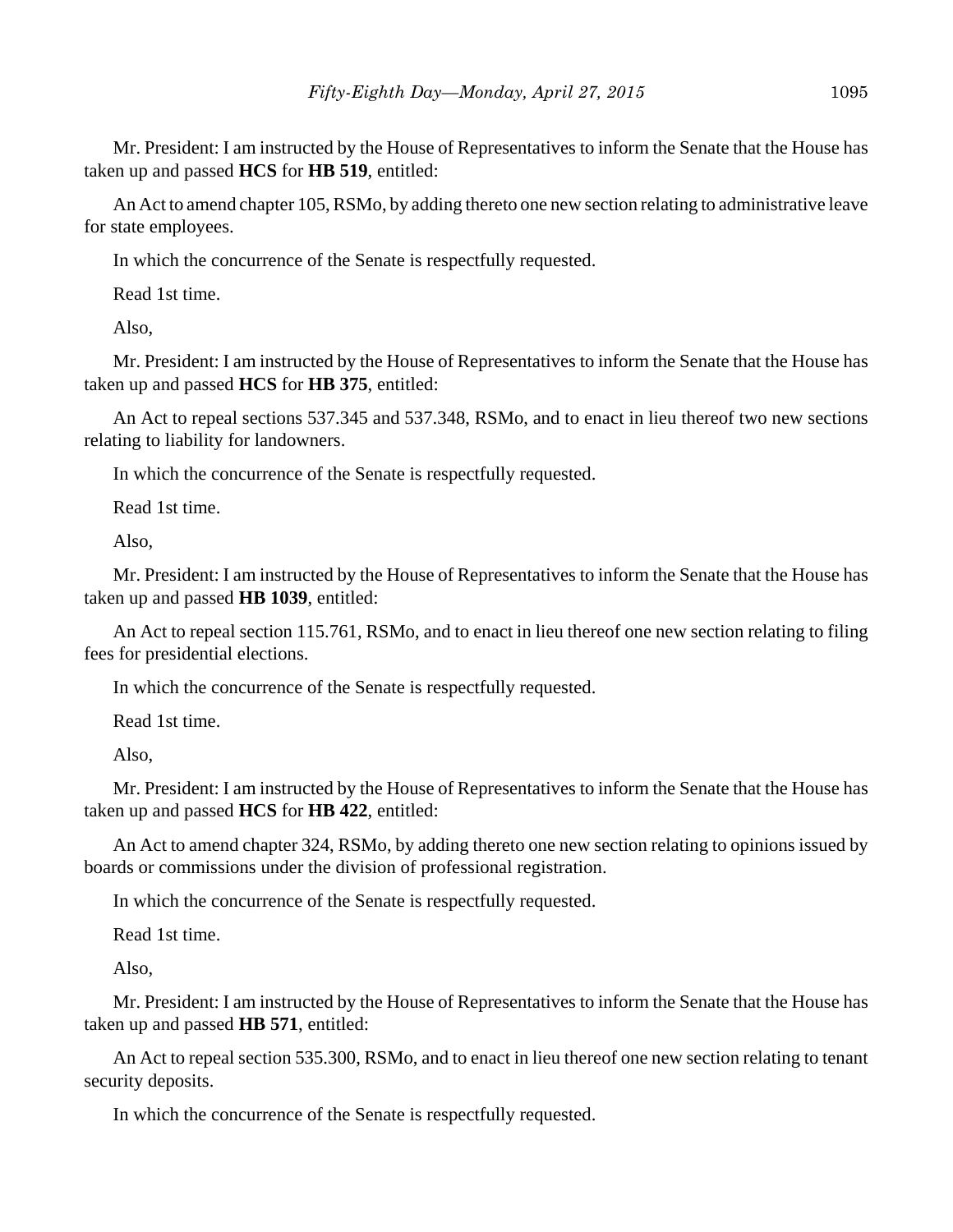Read 1st time.

Also,

Mr. President: I am instructed by the House of Representatives to inform the Senate that the House has taken up and passed **HCS** for **HB 634**, entitled:

An Act to repeal sections 324.001 and 621.280, RSMo, and to enact in lieu thereof two new sections relating to the division of professional registration.

In which the concurrence of the Senate is respectfully requested.

Read 1st time.

Also,

Mr. President: I am instructed by the House of Representatives to inform the Senate that the House has taken up and passed **HCS** for **HB 658**, entitled:

An Act to amend chapter 170, RSMo, by adding thereto one new section relating to recognition for student participation in the Constitution Project of the Missouri Supreme Court.

In which the concurrence of the Senate is respectfully requested.

Read 1st time.

Also,

Mr. President: I am instructed by the House of Representatives to inform the Senate that the House has taken up and passed **HCS** for **HB 1184**, entitled:

An Act to repeal sections 262.960, 262.962, and 348.407, RSMo, and to enact in lieu thereof three new sections relating to the farm-to-table act, with a delayed effective date.

In which the concurrence of the Senate is respectfully requested.

Read 1st time.

Also,

Mr. President: I am instructed by the House of Representatives to inform the Senate that the House has taken up and passed **HCS** for **HB 1243**, entitled:

An Act to repeal section 376.2004, RSMo, and to enact in lieu thereof one new section relating to health exchange navigator licensing.

In which the concurrence of the Senate is respectfully requested.

Read 1st time.

Also,

Mr. President: I am instructed by the House of Representatives to inform the Senate that the House has taken up and passed **HCS** for **HJR 7**, entitled:

Joint Resolution submitting to the qualified voters of Missouri an amendment repealing section 39(a)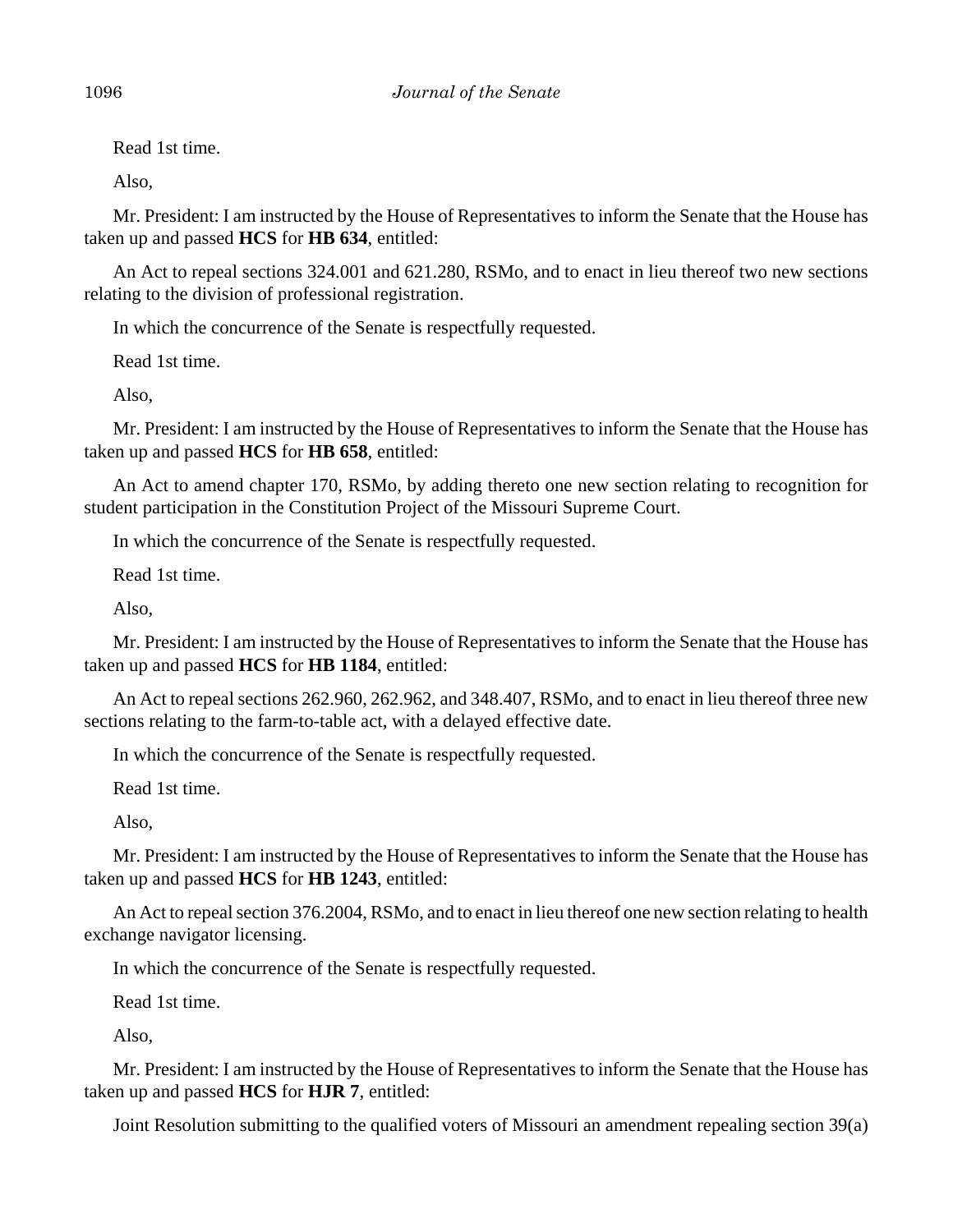of article III of the Constitution of Missouri, and adopting one new section in lieu thereof relating to bingo.

In which the concurrence of the Senate is respectfully requested.

Read 1st time.

Also,

Mr. President: I am instructed by the House of Representatives to inform the Senate that the House has taken up and passed **HCS** for **HB 1318**, entitled:

An Act to repeal sections 313.055 and 313.040, RSMo, and to enact in lieu thereof one new section relating to bingo, with a contingent effective date.

In which the concurrence of the Senate is respectfully requested.

Read 1st time.

Also,

Mr. President: I am instructed by the House of Representatives to inform the Senate that the House has taken up and passed **HCS** for **HB 120**, entitled:

An Act to amend chapters 173 and 285, RSMo, by adding thereto two new sections relating to employee password protection.

In which the concurrence of the Senate is respectfully requested.

Read 1st time.

Also,

Mr. President: I am instructed by the House of Representatives to inform the Senate that the House has taken up and passed **HCS** for **HB 844**, entitled:

An Act to repeal sections 8.683 and 8.685, RSMo, and to enact in lieu thereof five new sections relating to construction management.

In which the concurrence of the Senate is respectfully requested.

Read 1st time.

Also,

Mr. President: I am instructed by the House of Representatives to inform the Senate that the House has taken up and passed **HCS** for **HB 742**, entitled:

An Act to repeal sections 160.514, 161.855, 161.960, and 161.965 RSMo, and to enact in lieu thereof four new sections relating to elementary and secondary education.

In which the concurrence of the Senate is respectfully requested.

Read 1st time.

## **RESOLUTIONS**

Senator Romine offered Senate Resolution No. 933, regarding Lu Ann Basler, Sainte Genevieve, which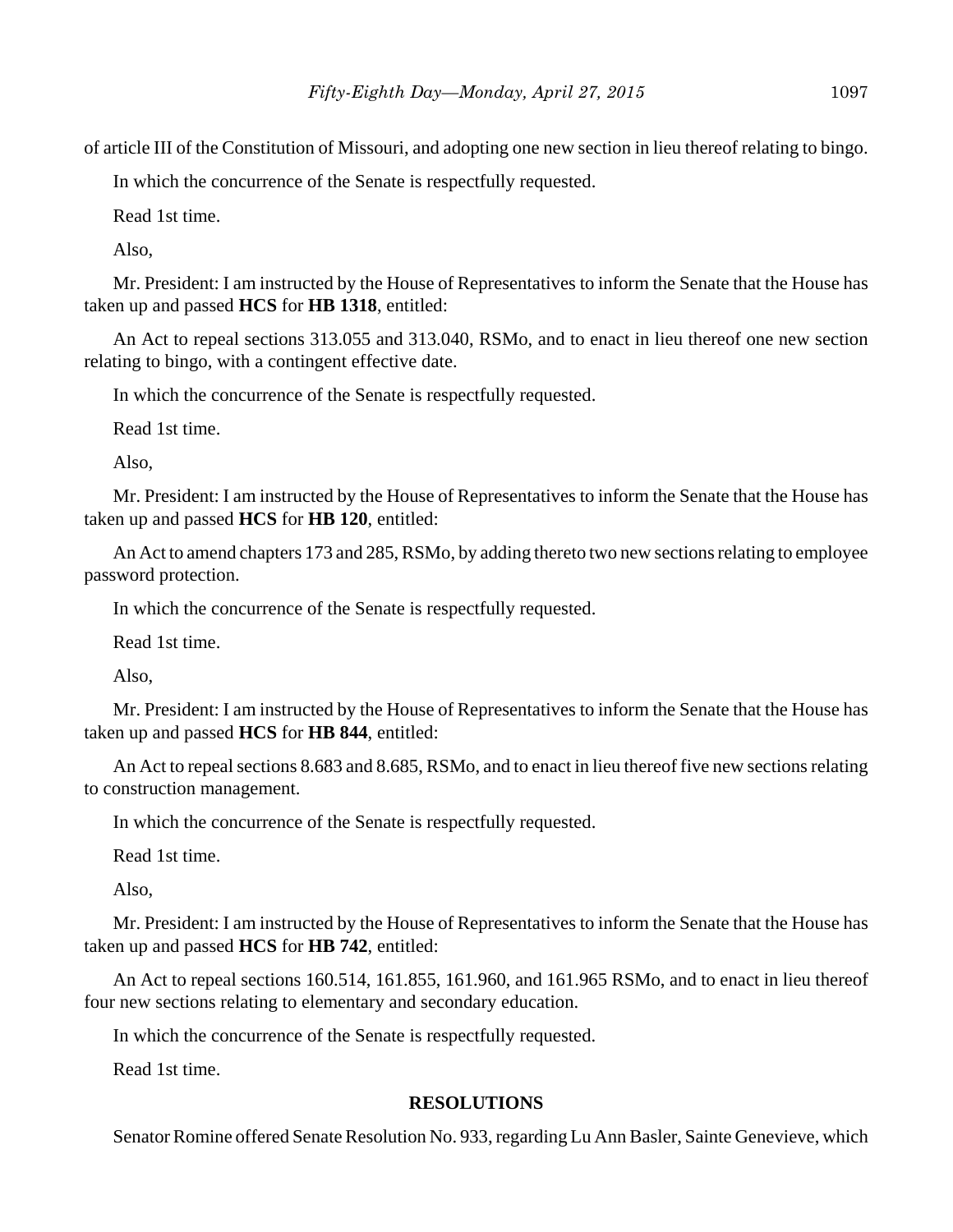was adopted.

Senator Romine offered Senate Resolution No. 934, regarding Dorcas Grass, Sainte Genevieve, which was adopted.

Senator Romine offered Senate Resolution No. 935, regarding Peggy Hitt, Advance, which was adopted.

## **INTRODUCTIONS OF GUESTS**

Senator Schupp introduced to the Senate, her husband, Mark, Creve Coeur.

Senator Schupp introduced to the Senate, Allison VanBuren, and her mother, Kim, Maryland Heights.

Senator Riddle introduced to the Senate, Brooke Kelley, and her parents, Patricia Miller and Kevin Kelly, New Bloomfield.

On motion of Senator Richard, the Senate adjourned under the rules.

# SENATE CALENDAR  $\overline{\phantom{a}}$

# FIFTY-NINTH DAY–TUESDAY, APRIL 28, 2015  $\overline{\phantom{a}}$

## FORMAL CALENDAR

## HOUSE BILLS ON SECOND READING

HCS for HBs 671 & 683 HCS for HB 137 HB 324-Shumake HCS for HB 830 HCS for HB 583 HCS for HB 762 HCS for HB 1066 HCS for HB 198 HCS for HB 1312 HCS for HB 884 HCS for HB 519 HCS for HB 375

HB 1039-Dugger HCS for HB 422 HB 571-Burlison HCS for HB 634 HCS for HB 658 HCS for HB 1184 HCS for HB 1243 HCS for HJR 7 HCS for HB 1318 HCS for HB 120 HCS for HB 844 HCS for HB 742

## THIRD READING OF SENATE BILLS

 1. SCS for SBs 1, 22, 49 & 70-Pearce (In Fiscal Oversight)

 2. SCS for SB 56-Munzlinger (In Fiscal Oversight)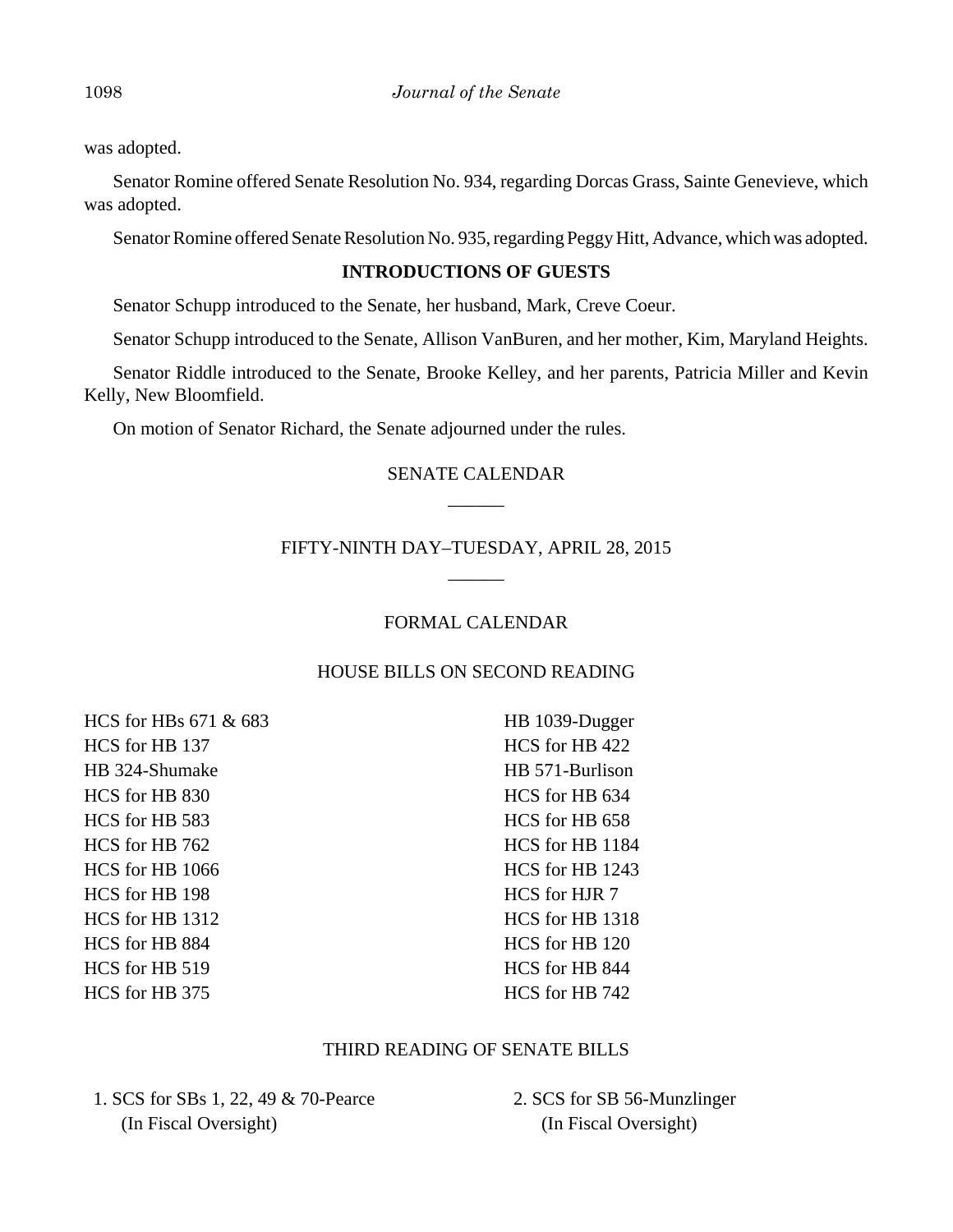- 3. SS for SB 201-Dixon (In Fiscal Oversight)
- 4. SB 203-Dixon (In Fiscal Oversight)
- 5. SB 200-Dixon (In Fiscal Oversight)
- 6. SB 352-Schaefer (In Fiscal Oversight)
- 7. SB 377-Schatz (In Fiscal Oversight)
- 8. SB 364-Parson
- 9. SS for SB 373-Libla
- 10. SB 392-Wieland
- 11. SB 497-Hegeman
- 12. SB 533-Riddle
- 13. SB 463-Dixon

# HOUSE BILLS ON THIRD READING

- 1. HCS for HJR 34, with SCS (Schmitt) (In Fiscal Oversight)
- 2. HCS for HB 882-McGaugh, with SCS (Munzlinger) (In Fiscal Oversight)
- 3. HCS for HB 587-Dugger (Wasson) (In Fiscal Oversight)
- 4. HB 615-Dohrman, with SCS (Schatz) (In Fiscal Oversight)
- 5. HCS for HB 709, with SCS (Parson) (In Fiscal Oversight)
- 6. HCS for HB 299, with SCS (Kraus) (In Fiscal Oversight)
- 7. HCS for HBs 517 & 754, with SCS (In Fiscal Oversight)
- 8. HB 589-Hough, with SCS (Onder) (In Fiscal Oversight)
- 9. HB 524-Dugger (Cunningham) (In Fiscal Oversight)
- 10. HB 271-Hoskins (Dixon)

# INFORMAL CALENDAR

# THIRD READING OF SENATE BILLS

SS#2 for SB 475-Dempsey

# SENATE BILLS FOR PERFECTION

SB 17-Dixon SB 37-Romine, with SCS & SA 1 (pending) SB 44-Nasheed, with SCS SB 46-Holsman SB 53-Schaaf, with SS#2 (pending) SB 55-Munzlinger SB 59-Dixon SB 69-LeVota, with SCS SB 80-Dixon, with SCS SB 91-Dixon, with SCS SBs 112, 212, 143 & 234-Dixon, with SCS SB 117-Brown, with SCS SB 127-Brown, with SCS SB 130-Walsh and Schupp, with SCS SB 151-Sater SB 159-Parson SB 167-Schaaf, with SCS SB 177-Munzlinger, with SCS SBs 199, 417 & 42-Dixon, et al, with SCS, SS for SCS & SA 1 (pending) SB 220-Kehoe SB 225-Romine, with SCS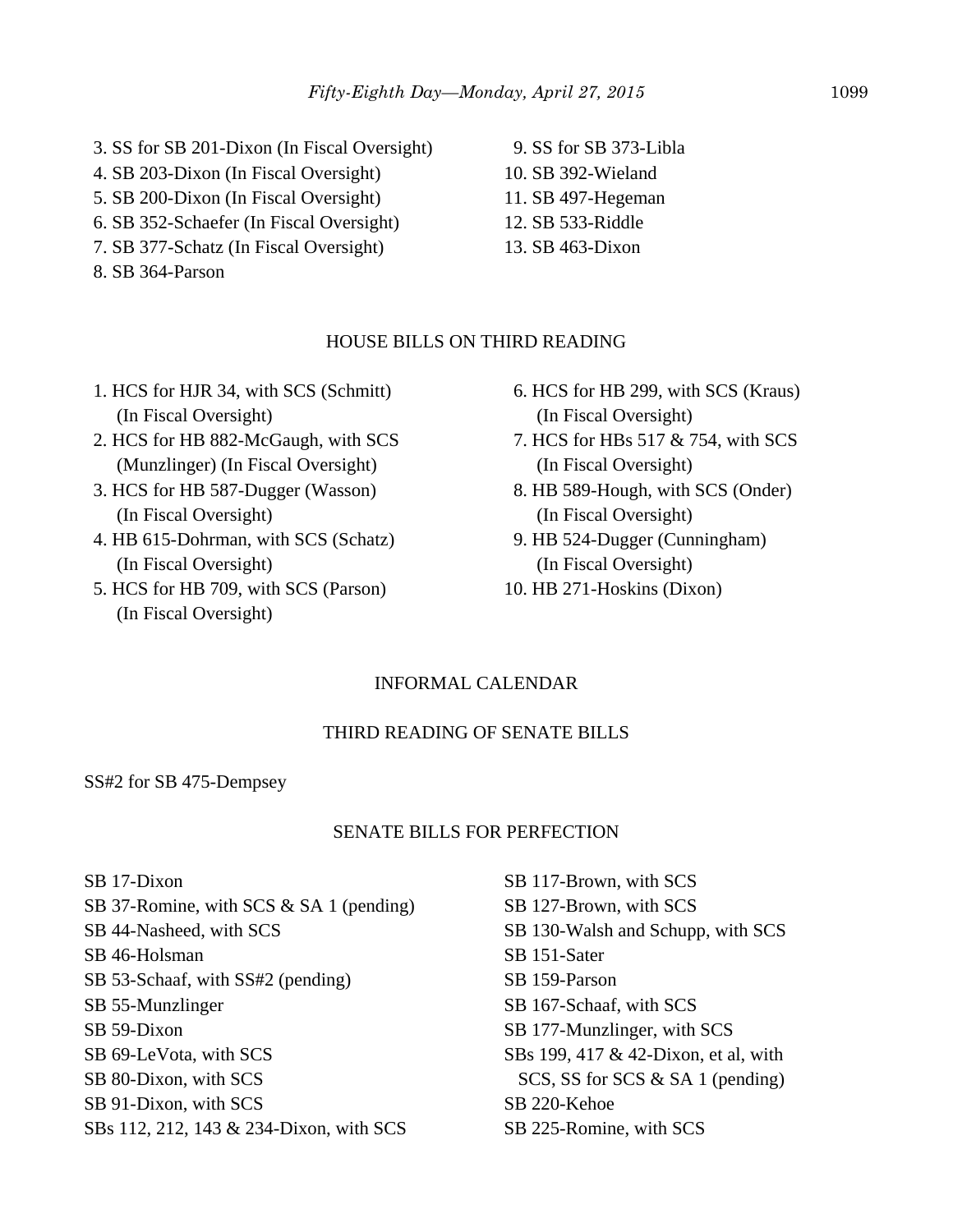SB 227-Emery, with SS (pending) SB 232-Kehoe, with SCS (pending) SB 233-Kehoe, with SCS & SA 2 (pending) SB 266-Schaefer, with SCS SB 267-Schaefer, with SCS SB 268-Pearce, with SCS SB 286-Schaaf and Silvey SB 299-Pearce SB 302-Riddle, with SCS (pending) SB 304-Keaveny, with SCS SB 305-Onder SB 313-Wallingford, with SCS SBs 331 & 21-Libla, with SCS & SS for SCS (pending) SB 339-Munzlinger, with SS (pending) SB 358-Kehoe SB 360-Parson, with SCS SB 371-Munzlinger SB 372-Keaveny, with SCS (pending) SB 374-Schatz, with SCS SB 399-Onder

SB 400-Onder, with SS (pending) SB 409-Wallingford, with SCS SB 420-Schmitt SB 424-Pearce, with SA 1 (pending) SB 427-Sifton, with SCS SB 432-Onder, with SCS SB 442-Schaefer SBs 451, 307, 100 & 165-Dixon, with SCS SB 452-Schmitt, et al, with SA 1 & point of order (pending) SB 455-Kehoe SB 469-Munzlinger SB 471-Schaaf SB 481-Onder, with SCS SB 520-Kehoe, with SCS SB 528-Sater SB 540-Libla, with SS (pending) SB 567-Chappelle-Nadal, et al SJR 7-Richard and Wallingford SJR 12-Onder, with SCS (pending)

## HOUSE BILLS ON THIRD READING

HCS for HB 50, with SCS (Parson) HB 92-Miller (Kehoe) HB 108-McCaherty (Dixon) HB 111-Crawford (Cunningham) HB 152-Haahr, with SCS (Onder) HB 190-Swan (Wallingford) HB 336-McGaugh (Kraus) HB 501-Montecillo (Brown) HB 514-Leara (Schmitt)

HB 531-Solon (Riddle) HB 533-Dugger, with SCS (Wasson) HB 556-Wood, with SCS (Riddle) HB 629-Leara (Silvey) HCS for HB 722 (Kehoe) HCS for HB 777 (Kraus) HB 836-Ross (Libla) HB 878-Rhoads, with SCS (Libla) HJR 1-Dugger (Kraus)

## CONSENT CALENDAR

## House Bills

## Reported 4/9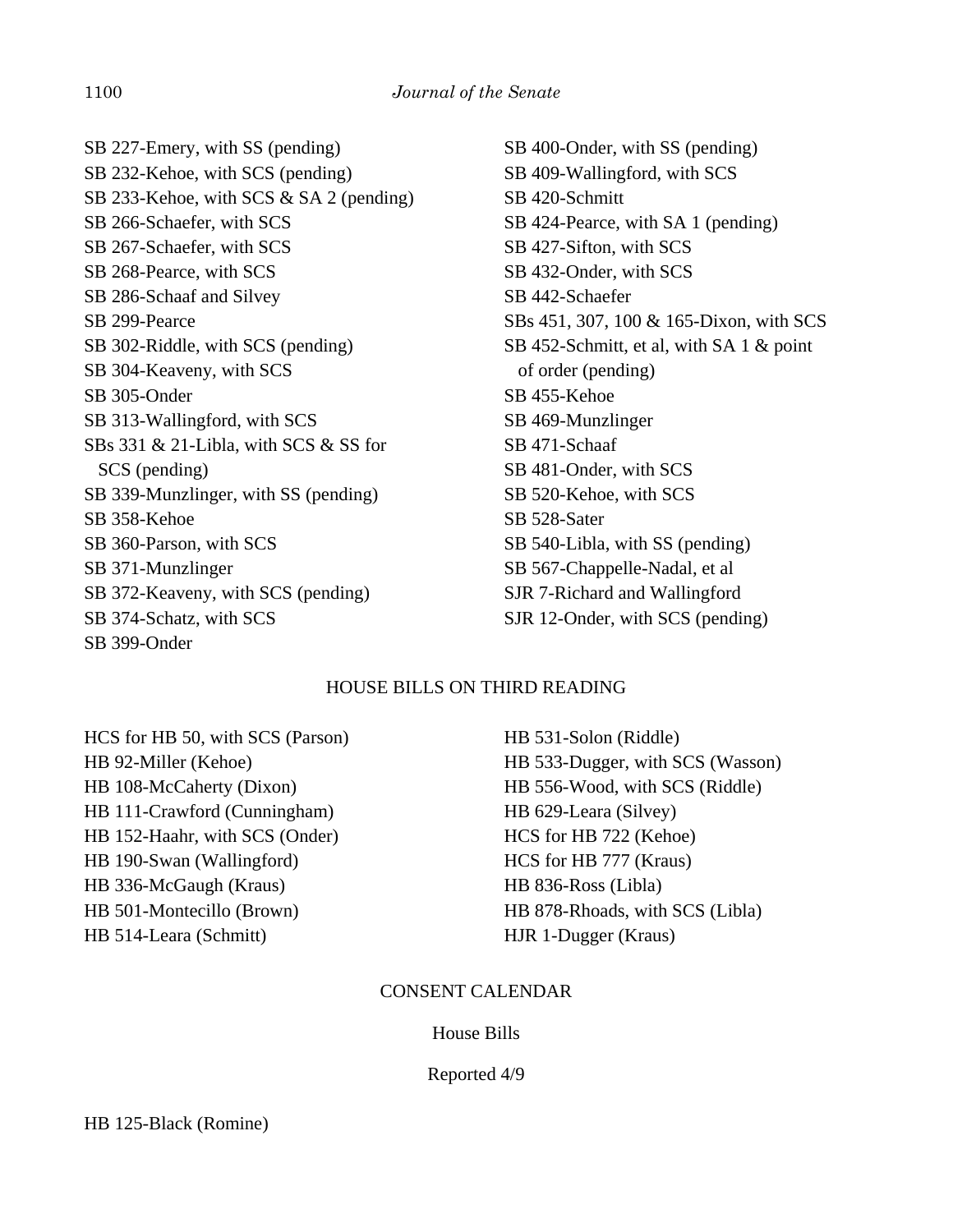#### Reported 4/15

HB 41-Wood, with SCS (Kehoe) HB 511-Mathews (Schatz) HB 88-Walton Gray (Walsh) HB 326-Leara (Kehoe) HB 361-Spencer (Riddle) HB 400-Peters (Walsh) HB 402-Phillips (Sater) HB 403-Phillips, with SCS (Sater) HB 404-Phillips (Sater) HB 567-Dunn (Curls) HB 778-Ruth (Romine) HB 859-Dunn (Curls) HB 861-Fitzwater (49) (Wasson)

HB 874-Remole (Munzlinger) HB 1116-Rehder (Libla) HB 1119-Redmon (Hegeman) HB 1052-Miller (Wasson) HB 1098-Crawford, with SCS (Kraus) HB 391-Gosen (Parson) HB 343-Lair, with SCS (Wieland) HB 947-Wiemann, with SCS (Wallingford) HB 179-Chipman (Brown) HB 269-Miller (Kehoe) HB 650-Cornejo (Schaefer) HB 869-Solon (Schatz)

## SENATE BILLS WITH HOUSE AMENDMENTS

SB 221-Schatz, with HCS

## BILLS IN CONFERENCE AND BILLS CARRYING REQUEST MESSAGES

## In Conference

SS#2 for SCS for SB 11-Richard, with HA 1, HA 2, as amended, HA 3, as amended & HA 4 SB 104-Kraus, with HCS, as amended (CCR Offered)

SCS for SB 152-Wallingford, with HCS, as amended (CCR Offered) HCS for HB 42 with SCS, as amended (Pearce)

Requests to Recede or Grant Conference

SS for SCS for SB 5-Schmitt, with HCS, as amended (Senate requests House recede or grant conference)